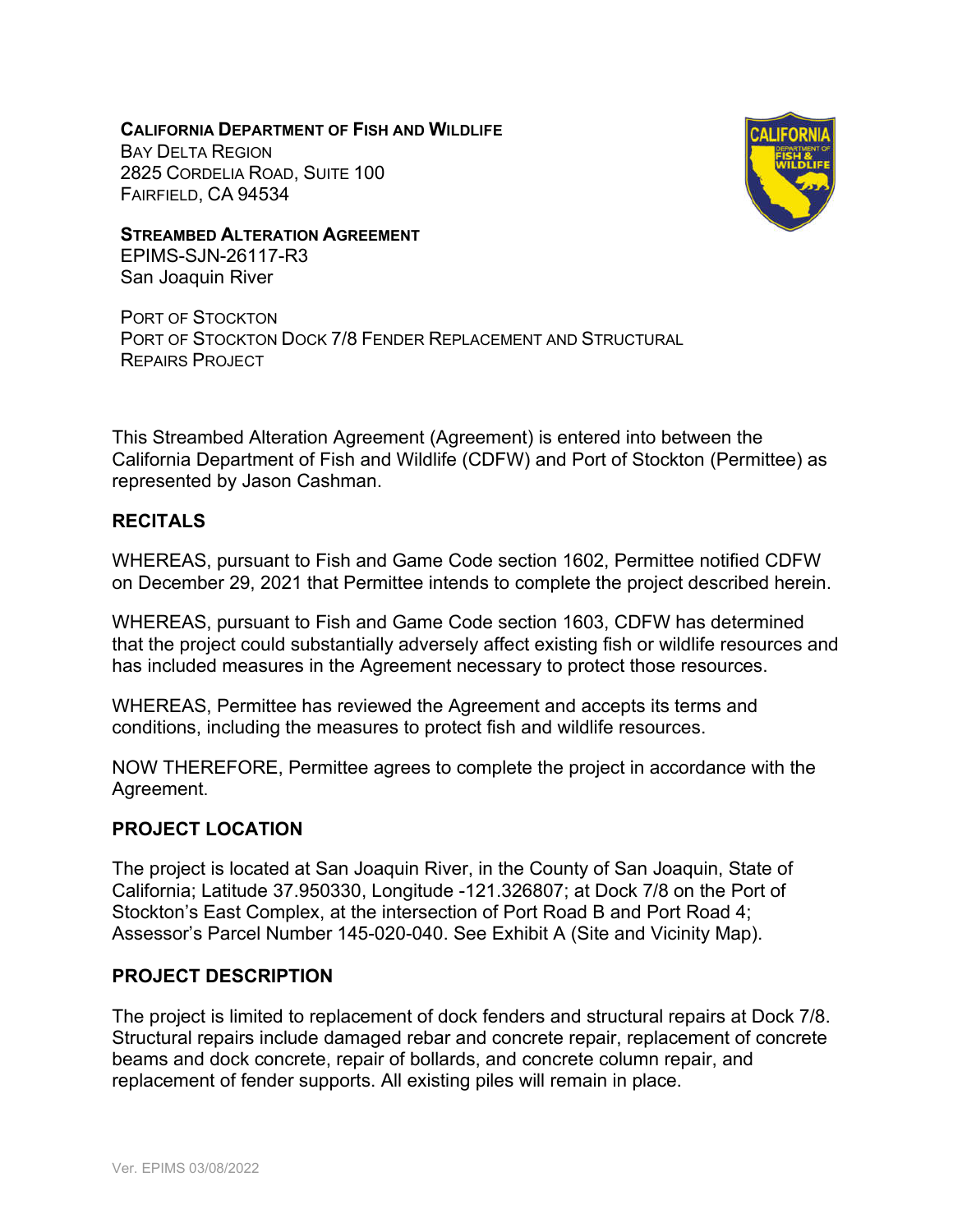EPIMS-SJN-26117-R3 Lake *or* Streambed Alteration Agreement Date: May 16, 2022 Page 2 of 21

The staging area is located immediately upland of the work area and in the covered warehouse; both are disturbed areas covered in concrete. The majority of the construction access will occur from land, but waterside access via barge may be needed.

A temporary waterproof formwork will be installed first to ensure no concrete or construction materials contact the San Joaquin River. Installation of non-treated wood or steel piles is required to support the formwork. These poles will be attached to existing pile caps during low tide, after which the formwork will be mounted to the support poles. See Exhibit B (Waterproof Formwork). The temporary poles to support the formwork will be in contact with the water, but the formwork will be positioned above the mean high water (MHW) elevation.

Removal activities will occur by crane, backhoe, excavator, or forklift, using straps. The equipment will be positioned in an adjacent upland construction staging area or on a barge. Dock concrete and beam components will be removed in segments. The debris from the removal activities will be temporarily stockpiled in the upland construction staging area and disposed of off-site at an approved facility. Once removal activities are completed, repair activities will commence, including rebar and concrete repairs, beam replacement, dock concrete replacement, and column and bollard repairs. All structural repair activities will occur above MHW.

### *Damaged Rebar and Concrete Repairs*

Rust will be removed from rebar, the concrete will be brushed to a sound surface, the rebar will be reinforced, and the beams will be patched with concrete to restore their original shape. See Exhibit C (Fender Replacement Repair Plans), labelled A and B, for the specific location of these repairs.

#### *Concrete Beam Replacement*

Existing beams will be cut at each end and removed, then replaced with concrete beams. The concrete beam replacements, (measuring two (2) feet wide by 10 inches deep) will be structurally reinforced with rebar attached to an embedded epoxy component. See Exhibit C (Fender Replacement and Repair Plans), labelled C, for the specific location of these repairs.

### *Dock Concrete Replacement*

The existing seven (7)-inch-thick concrete dock will be removed and replaced with new concrete decking. Similar to how the existing beams will be replaced, the decking will be replaced with concrete decking that is structurally reinforced with rebar attached to two (2) embedded epoxy components. See Exhibit C (Fender Replacement and Repair Plans), labelled D, for the specific location of these repairs.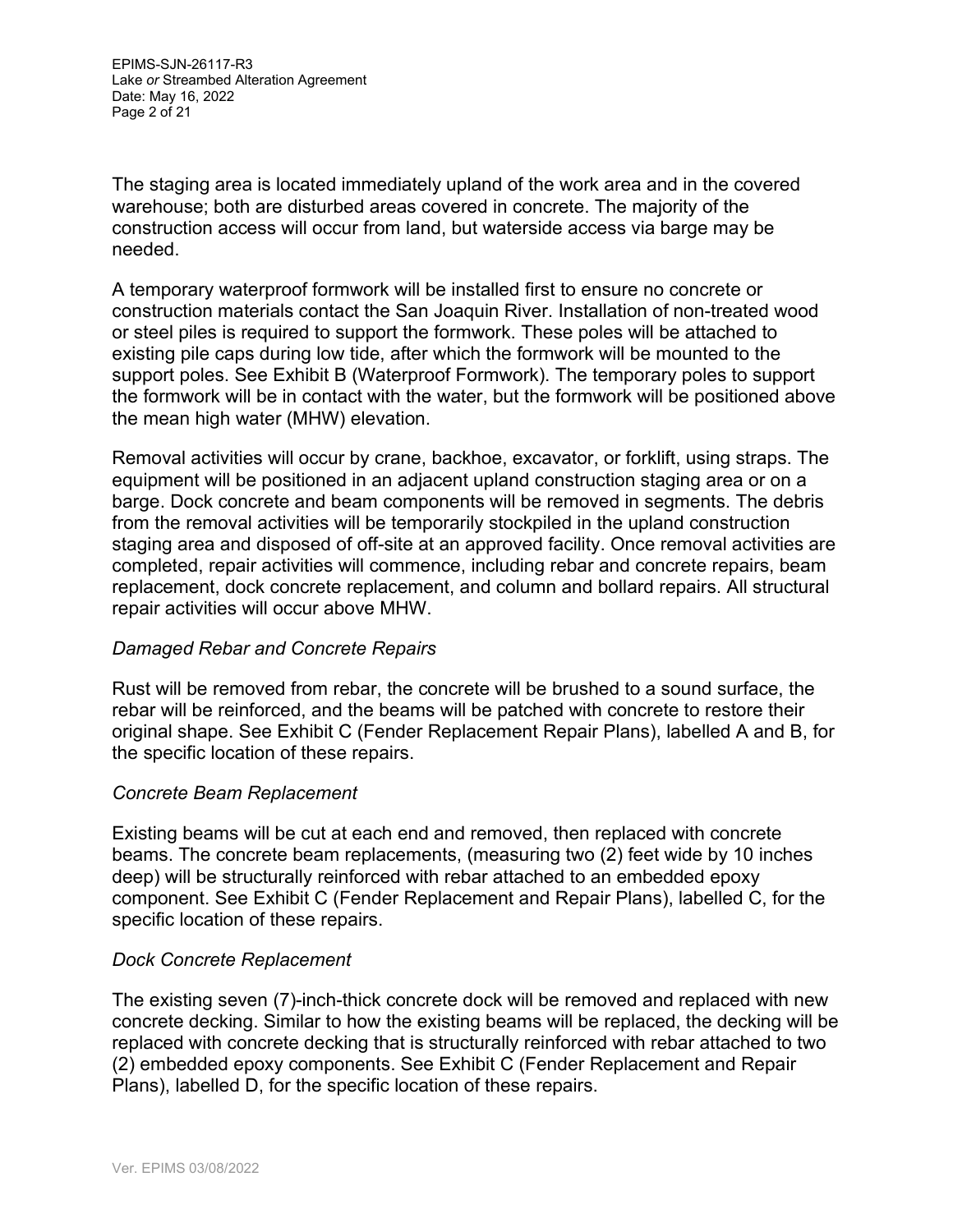EPIMS-SJN-26117-R3 Lake *or* Streambed Alteration Agreement Date: May 16, 2022 Page 3 of 21

#### *Bollard Repairs*

The existing unstable bollards will be attached to the existing dock with one-(1)-inch bolts. See Exhibit C (Fender Replacement and Repair Plans), labelled F for the specific location of these repairs.

#### *Concrete Column Repairs*

Broken concrete columns will be repaired by removing any rust on the rebar, brushing the concrete to a sound surface, reinforcing the rebar, and patching the columns with concrete to restore their original shape. See Exhibit C (Fender Replacement and Repair Plans), labelled G for the specific location of these repairs.

Construction equipment will include a crane, backhoe, excavator, forklift, small boats, scaffolding/falsework, hand tools (including a concrete cutting saw and jackhammers), and possibly a barge.

### *Wooden and Rubber Fender Replacement*

Approximately 32 wooden and rubber fenders run along the waterside of Dock 7/8. The dimensions of the existing thirty (30) wood fenders are approximately 12 inches by 12 inches and the six (6) existing rubber fenders are large tires that are approximately five (5) to six (6) feet in diameter. The existing wooden and rubber fenders will be removed and replaced with 11 rubber fenders. Approximately 5- to 8-foot-wide supports will be attached to the dock on which the rubber fenders will be mounted. Then a four (4)-footwide by six (6)-foot-long cylindrical rubber fender will be attached to chains that will be mounted horizontally to the supports.

### **PROJECT IMPACTS**

Existing fish or wildlife resources the project could substantially adversely affect include: Delta Smelt (*Hypomesus transpacificus*), Longfin Smelt (*Spirinchus thaleichthys*), green sturgeon (*Acipenser medirostris*), fall-run Chinook salmon (*Oncorhynchus tshawytscha*), spring-run Chinook salmon (*O. tshawytscha*), western pond turtle (*Emys marmorata*), giant garter snake (*Thamnophis gigas*), Swainson's hawk (*Buteo swainsoni*), whitetailed kite (*Elanus leucurus*), nesting birds, and marine mammals.

The adverse effects the project could have on the fish or wildlife resources identified above without implementation of the Measures to Protect Fish and Wildlife Resources specified below, include: short-term release of contaminants incidental to construction, change in pH if concrete enters the water, temporary behavioral effects such as avoidance responses, and temporary disruption to nesting birds and other wildlife.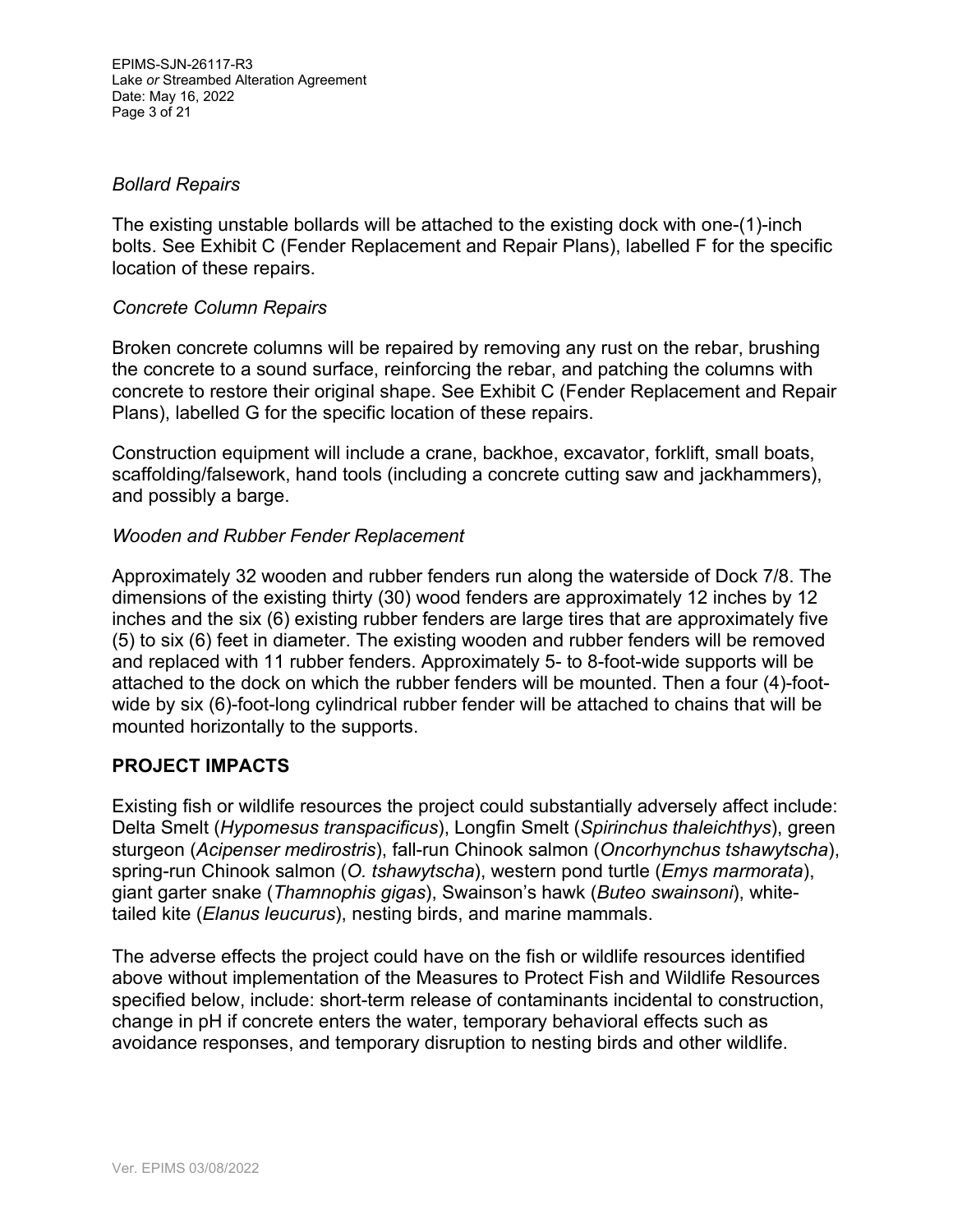## **MEASURES TO PROTECT FISH AND WILDLIFE RESOURCES**

#### **1. Administrative Measures**

Permittee shall meet each administrative requirement described below.

- 1.1 Documentation at Project Site. Permittee shall make the Agreement, any extensions and amendments to the Agreement, and all related notification materials and California Environmental Quality Act (CEQA) documents, readily available at the project site at all times and shall be presented to CDFW personnel, or personnel from another state, federal, or local agency upon request.
- 1.2 Providing Agreement to Persons at Project Site. Permittee shall provide copies of the Agreement and any extensions and amendments to the Agreement to all persons who will be working on the project at the project site on behalf of Permittee, including but not limited to contractors, subcontractors, inspectors, and monitors.
- 1.3 Notification of Conflicting Provisions. Permittee shall notify CDFW if Permittee determines or learns that a provision in the Agreement might conflict with a provision imposed on the project by another local, state, or federal agency. In that event, CDFW shall contact Permittee to resolve any conflict.
- 1.4 Project Site Entry. Permittee agrees that CDFW personnel may enter the project site at any time to verify compliance with the Agreement. Permittee shall provide the necessary safety equipment that is required for site entry upon request from CDFW personnel.
- 1.5 Consistency with Notification. All work shall be completed in accordance with the plans, figures, and project description submitted with the project notification, unless the project has been modified through mutual agreement between CDFW and the Permittee. Permittee agrees to notify CDFW of any modifications made to the project plans submitted to CDFW on March 10, 2022. If Permittee wishes to modify the project described in this Agreement, CDFW shall first be notified, and an amendment or new notification may be required.
- 1.6 Prohibition on Take of Listed Species. This Agreement does not authorize the take or incidental take of any State or Federal listed threatened or endangered listed species. State Listed or Fully Protected Species includes any native plant species listed as rare under the Native Plant Protection Act (Fish & G. Code, § 1900 et seq.; Cal. Code Regs., tit. 14, § 670.2); any species that is listed or is a candidate for listing under the California Endangered Species Act (Fish & G. Code, § 2080 et seq.; Cal. Code Regs., tit. 14, §§ 670.2, 670.5); or any fully protected species (Fish & G. Code, §§ 3511, 4700, 5050, 5515). The Permittee is required, as prescribed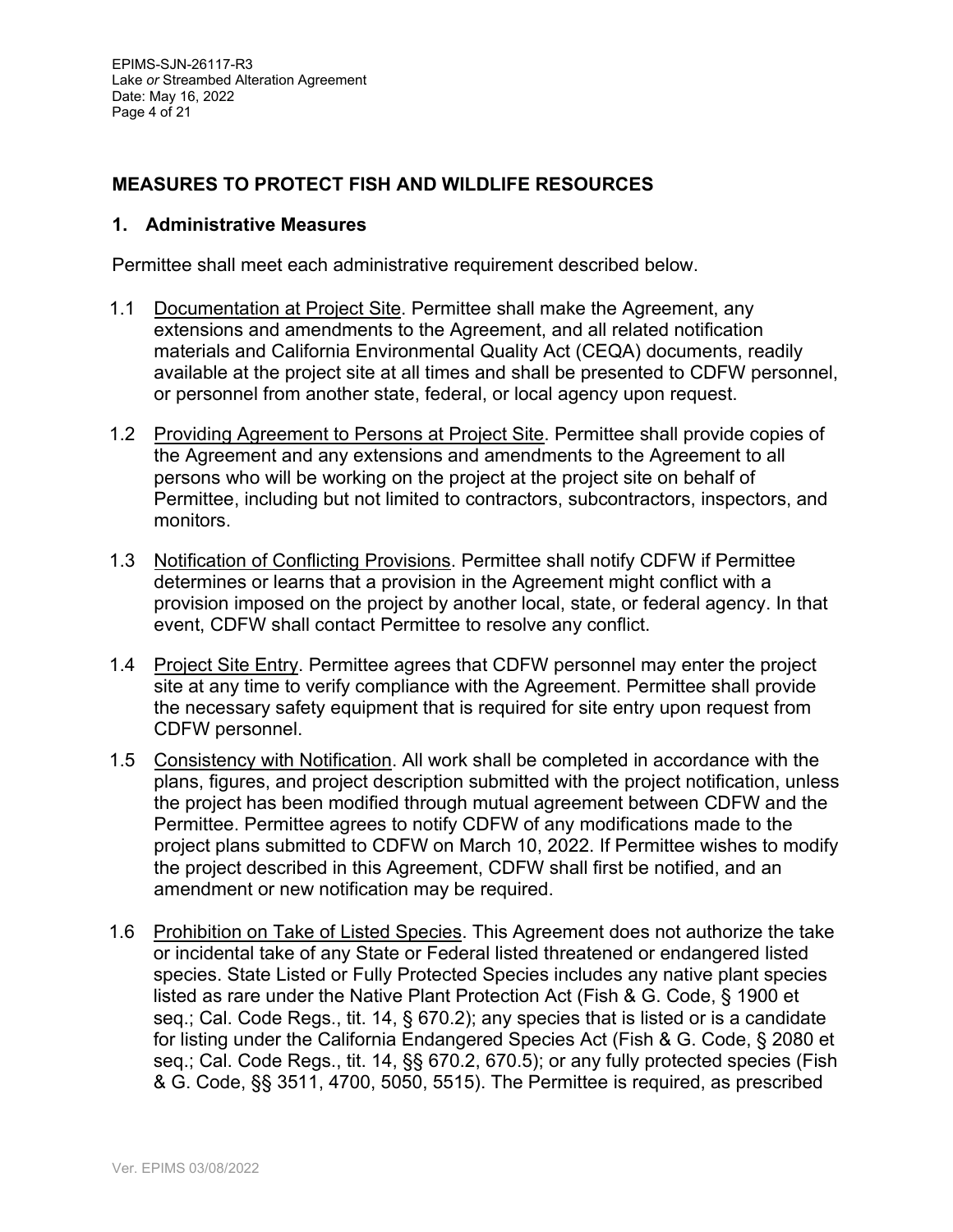in these laws, to consult with the appropriate agency prior to commencement of the project.

1.7 Mitigation Consistent with San Joaquin Multi-Species Habitat Conservation and Open Space Plan (SJMSCP). Permittee shall ensure that biological survey and construction monitoring requirements are implemented as prescribed in the SJMSCP if the project participates in the SJMSCP (instead of adhering to Avoidance and Minimization Measure 2.14 (Preconstruction Surveys and Nest Buffers for Swainson's Hawk)). Mitigation for western pond turtle, giant garter snake, and Swainson's hawk will be implemented by participation in the SJMSCP. Permittee shall compensate for impacts to habitat through payment of the appropriate fees as required by the terms of the SJMSCP. Proof of payment/SJMCSP coverage shall be uploaded to the EPIMS data portal prior to project initiation.

## **2. Avoidance and Minimization Measures**

To avoid or minimize adverse impacts to fish and wildlife resources identified above, Permittee shall implement each measure listed below.

### *Work Periods and Preconstruction Notice*

2.1 Seasonal Work Period. To minimize adverse impacts to fish and wildlife and their habitats, project activities below the high-water mark shall be limited to the period between **August 1 to November 30**. The pouring or use of concrete products (e.g., grouting, pumped concrete, etc.) shall be limited to the period between **August 1 and October 31**.

If Permittee needs more time to complete project activities, work may be authorized outside of the work period and extended on a weekly or day-to-day basis by CDFW. Permittee shall submit a written request for work period variance to CDFW Environmental Scientist Andrea Boertien, at Andrea.Boertien@wildlife.ca.gov. The work period variance request shall: (1) describe the extent of the work already completed; (2) detail the activities that remain to be completed; (3) detail the time required to complete each of the remaining activities; (4) provide photographs of both the current work completed and the proposed site for continued work; and (5) provide a weather forecast for the variance period. Any work period variance request should consider the effects of increased stream flows, rain delays, increased erosion control measures, limited access due to saturated soil conditions, and limited growth of hydroseed application due to cool weather. Work period variances are issued at the discretion of CDFW. CDFW will review the written request to work outside of the established work period and may require additional measures to protect fish and wildlife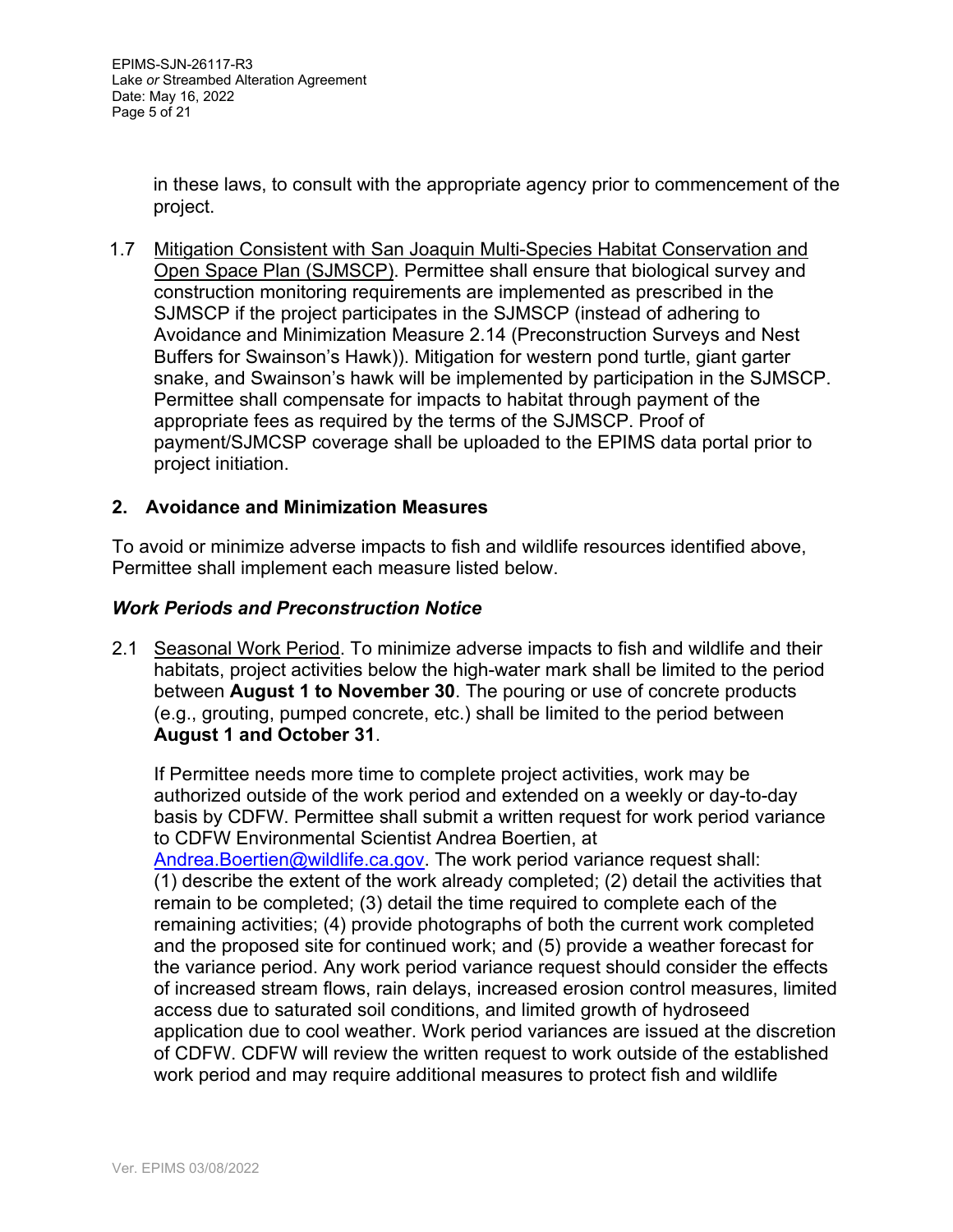resources as a condition for granting the variance. Any additional measures shall be made part of this Agreement.

- 2.2 Daily Work Window. Permittee shall terminate all project activities covered under this Agreement 30 minutes before sunset and shall not resume until 30 minutes after sunrise unless otherwise by the Qualified Biologist. Permittee shall use sunrise and sunset times established by the U.S. Naval Observatory Astronomical Applications Department for the geographic area: https://gml.noaa.gov/grad/solcalc/.
- 2.3 Work in Dry Weather Only. Work within and adjacent to the river shall be restricted to periods of low rainfall (less than 0.1 inch per 24-hour period). Precipitation forecasts and potential increases of stream flow shall be considered when planning construction activities. Construction activities shall cease, all equipment and materials shall be removed from the channel (except the waterproof formwork), and all associated erosion control measures shall be in place at least 12 hours prior to the onset of precipitation to prevent leakage of concrete or other construction material from entering the river. No work shall occur during a precipitation event. Construction activities halted due to precipitation may resume when precipitation ceases, the National Weather Service 72-hour weather forecast indicates a 30% or less chance of precipitation, and after a dry-out period of 48 hours for rain events (i.e., 0.25 inches within a 24-hour period). The National Weather Service forecast can be found at: http://www.weather.gov.
- 2.4 Daylight Limitation. Permittee shall terminate all project activities at 30 minutes after sunset and shall not resume until 30 minutes before sunrise unless otherwise approved in writing by CDFW. Permittee shall use sunrise and sunset times established by the U.S. Naval Observatory Astronomical Applications Department for the geographic area (http://www.esrl.noaa.gov/gmd/grad/solcal/sunrise.html).

### *Biological Monitoring*

- 2.5 Qualified Biologist. At least 30 days prior to initiating wildlife surveys within the project site, Permittee shall submit the names and resumes of all biological personnel involved in conducting survey and/or monitoring work to CDFW for review and written approval. Permittee shall use Exhibit D (Biologist Resume Form) or another format containing the same information. Biological personnel are defined under this Agreement as follows:
	- 2.5.1 A Qualified Biologist is an individual who shall have a minimum of five (5) years of academic training and professional experience in biological sciences and related resource management activities with a minimum of two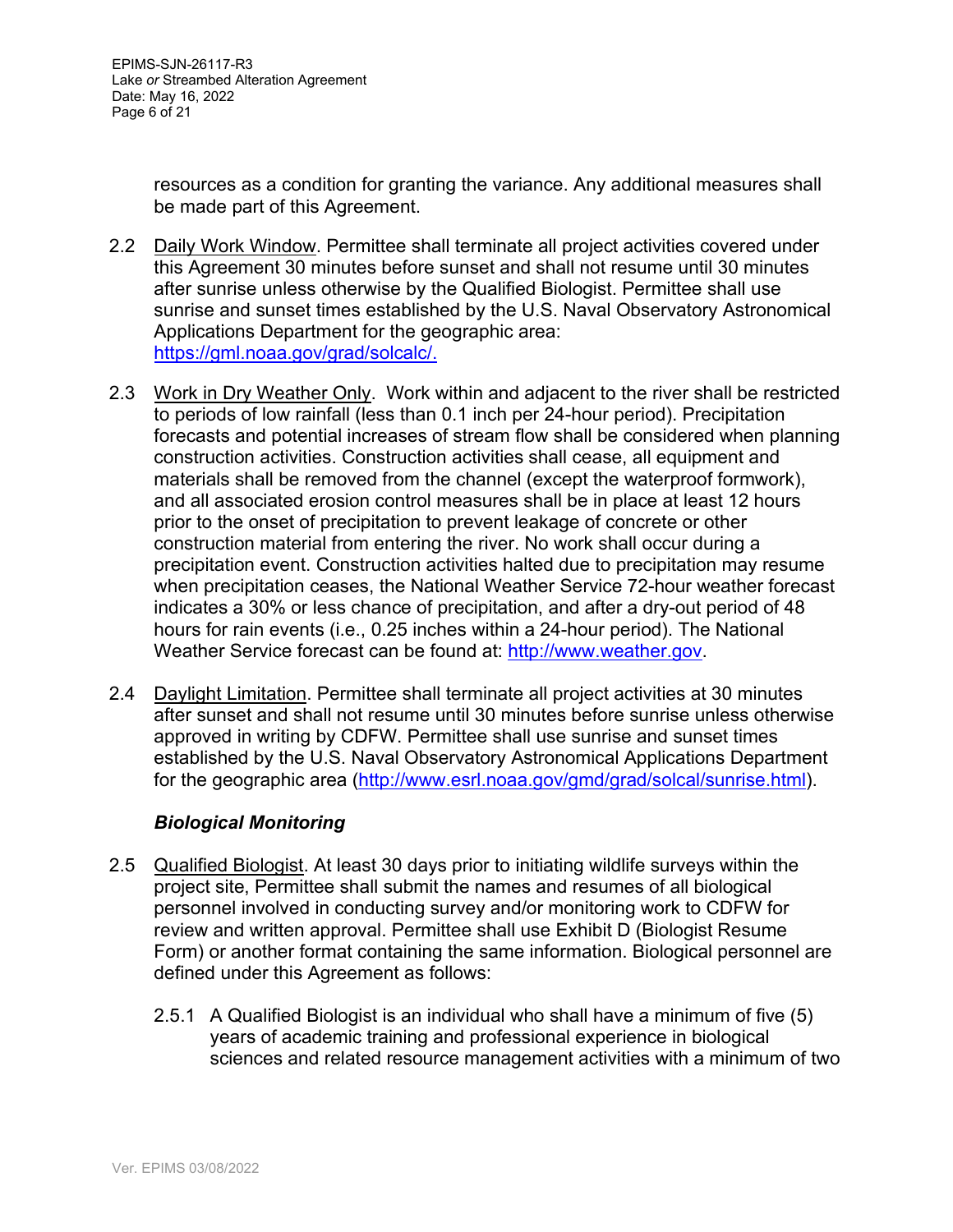(2) years' experience conducting surveys for each species that may be present within the project area.

- 2.5.3 A Biological Monitor is an individual who shall have a minimum of two (2) years of academic and professional experience in biological sciences and related resource management activities relevant to this project, has experience with construction level biological monitoring, the ability to recognize species in the project area, and who is familiar with the habits and behavior of those species.
- 2.6 Biological Monitoring. A Qualified Biologist shall be on-site for the entirety of the project portions specified in Measure 2.7 (Qualified Biologist and Biological Monitor On-site Monitoring Requirements). For the remainder of the project, a Biological Monitor shall be on site at all times. The Qualified Biologist shall be made available to arrive on site within one (1) to two (2) hours when not required on-site by the terms of this Agreement. If the Qualified Biologist appoints a Biological Monitor to oversee work activities, the Biological Monitor shall have training in avoidance and minimization measures specific to special-status species potentially present at the site. At a minimum, the Biological Monitor shall have attended the training specified in this Agreement. If asked by CDFW or another agency, the Biological Monitor shall be able to demonstrate familiarity with the terms and conditions of this Agreement.
- 2.7 Qualified Biologist On-Site Monitoring Requirements. A Qualified Biologist shall be present at the project site during all initial activities such as installation of the waterproof formwork in areas that are underwater during high tide; concrete work within 60 linear feet from the water's edge; nest monitoring (if necessary); wildlife relocations (if necessary), and marine mammal monitoring. Biological Monitors shall be on-site including, but not limited to, daily clearance surveys; inspection of pipes, hoses, or other construction-related objects that could shelter wildlife; ensuring proper placement and inspection of best management practices concerning erosion control; monitoring hazardous materials adjacent to, on, or over the channel; and when the Qualified Biologist deems the presence of a Biological Monitor necessary.
- 2.8 General Cease Operations Authority. The Qualified Biologist or Biological Monitor shall have independent authority to stop any and all work if any special-status species enters the project area, if project activities pose imminent threat to fish and wildlife resources, or if project activities are out of compliance with the measures outlined in this Agreement. If a special-status species is observed within the project site, then all work shall halt and not continue until the wildlife leaves the area on its own accord. The appropriate distance shall be determined by the Qualified Biologist and/or Biological Monitor at the time of discovery. The Qualified Biologist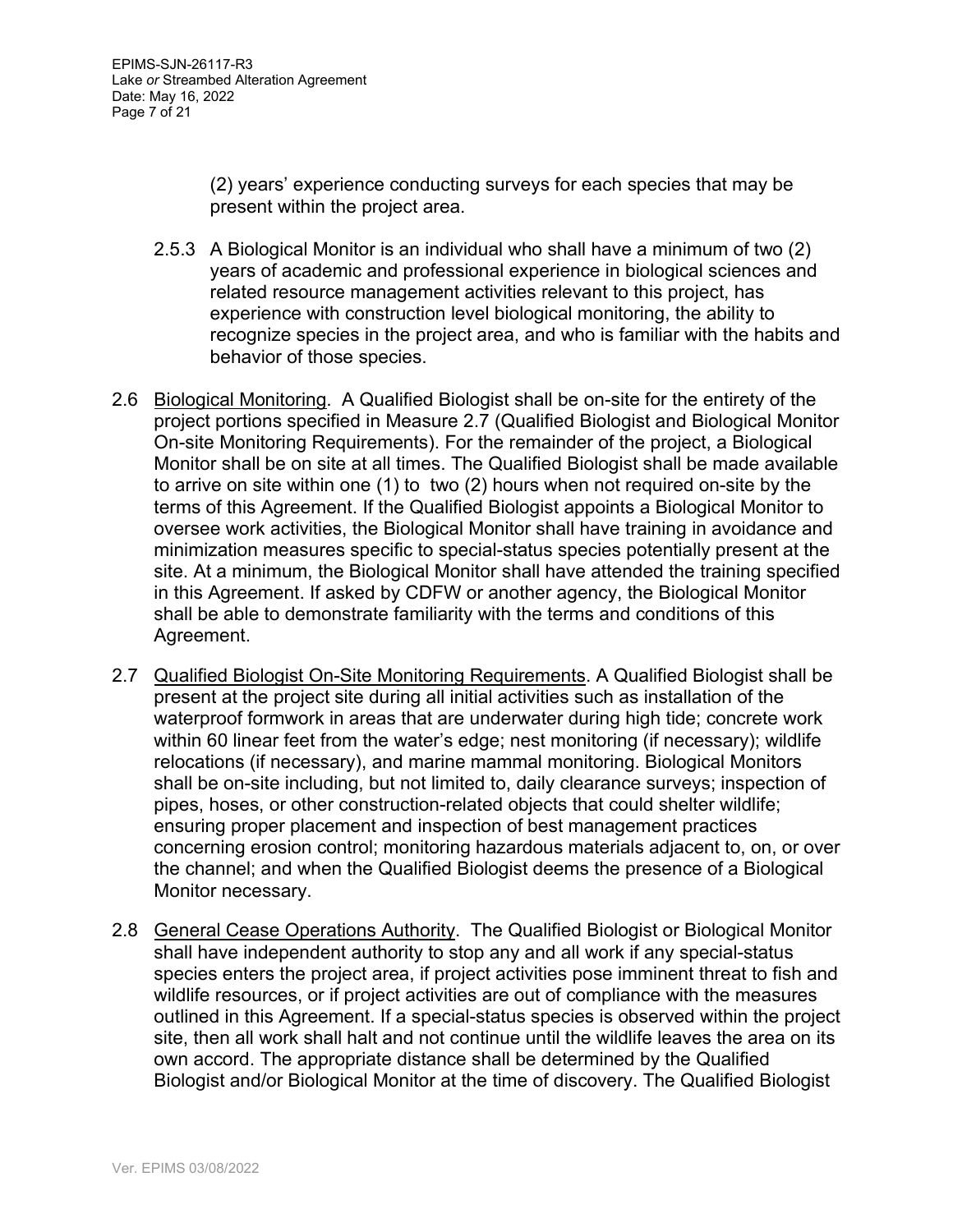or Biological Monitor shall identify the animal to species and include the record of detection in the daily monitoring log.

If the Qualified Biologist or Biological Monitor witnesses a violation of this Agreement, they shall contact CDFW immediately. Permittee shall not enter into non-disclosure agreements with biological staff or otherwise implement penalties or disincentives restricting direct communication with CDFW. Failure to consult immediately with CDFW on violations shall constitute grounds for CDFW to revoke the Biologist's monitoring authority and require Permittee to stop work until another Biologist has been approved.

2.9 Education Program. Permittee shall conduct an education program for all persons employed or otherwise working in the project area before performing any work. The program shall consist of a presentation from the Qualified Biologist that includes a discussion of the biology of the habitats and species identified in this Agreement and present at this site. The Qualified Biologist shall also include as part of the education program information about the distribution and habitat needs of any special status species that may be present, legal protections for those species, penalties for violations, and project-specific protection measures included in this Agreement. Permittee shall provide interpretation for non-English speaking workers, and the same instruction shall be provided to any new workers before they are authorized to perform work in the project area. Upon completion of the program, employees shall sign a form stating that they attended the program and understand all protective measures.

### *General Wildlife Protection*

- 2.10 Daily Clearance Surveys. Each day, prior to initiation of project activities, a Qualified Biologist or Biological Monitor shall inspect the project work area, staging/stockpiling area and all equipment and vehicles. If the Qualified Biologist or Biological Monitor determines that sensitive species are not present within the work area, work may commence.
- 2.11 Habitat Protection. No tree or vegetation removal shall occur during the project. Care will be taken to leave all areas surrounding the project site undisturbed; no harm shall come to riverbanks and vegetation.
- 2.12 Open Pipes Restriction. All pipes, culverts, or similar structures with a 4-inch or greater diameter opening that are staged or stored at the site for one (1) or more overnight periods shall be securely capped on both ends prior to storage, when feasible, and thoroughly inspected for wildlife by the Qualified Biologist or Biological Monitor prior to utilization. All hollow pipes or posts installed as part of the project and exposed to the environment at a positive angle shall be capped,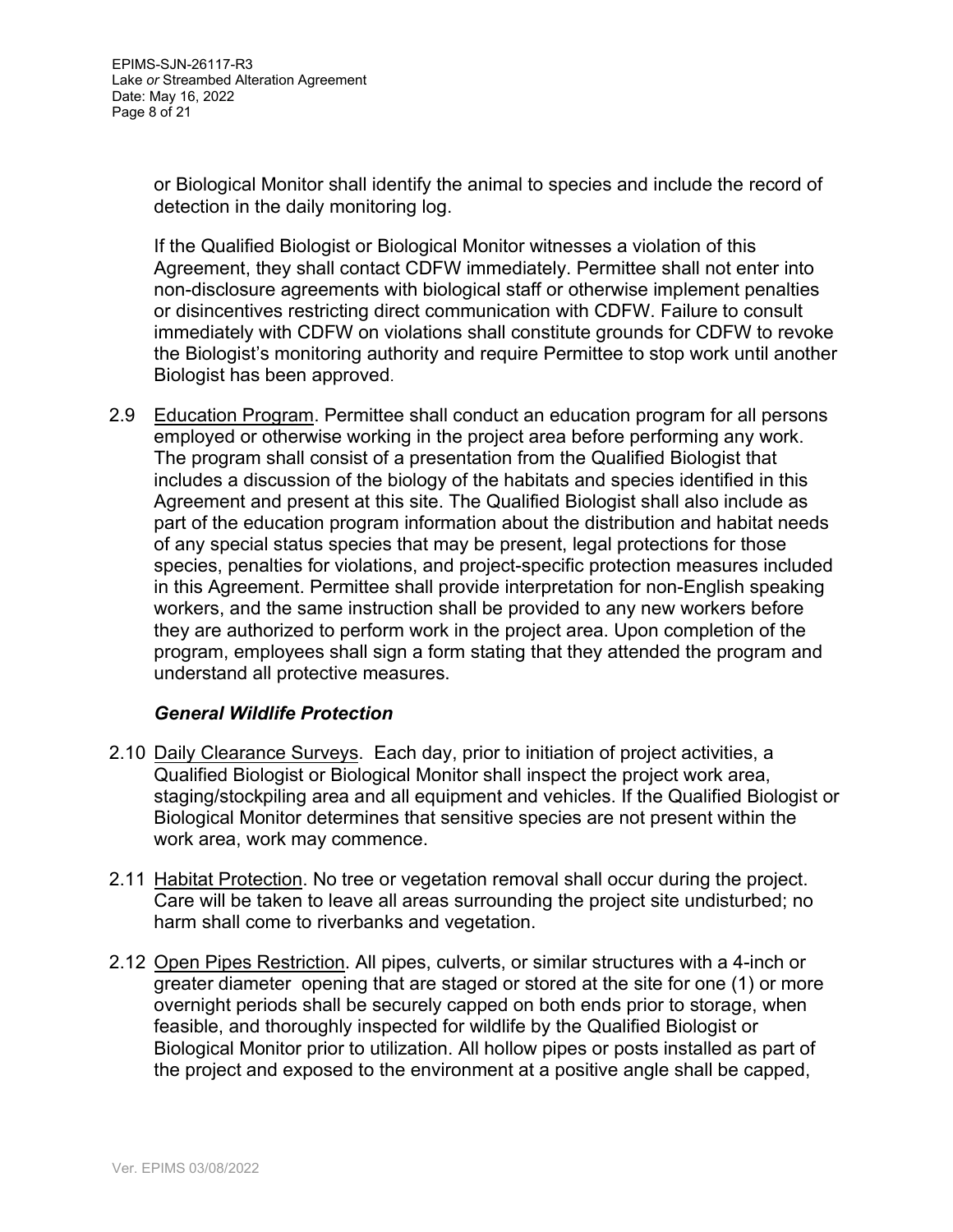screened, or filled with material by Permittee prior to the end of the workday in which the installation occurs.

### *Special-status and Sensitive Species Assessment and Avoidance Measures*

- 2.13 Fish Protection. The temporary waterproof formwork shall be supported with piles that consist of non-treated wood or steel to prevent leaching of hazardous materials into the water. These support piles shall be installed only during low tide. After project construction is completed, the temporary formwork and the temporary support piles shall be removed only during low tide and properly disposed of at an appropriate facility. Proof of lawful disposal shall be included with the Final Completion Report pursuant to Measure 4.5 of this Agreement.
- 2.14 Western Pond Turtle Avoidance. A Qualified Biologist or Biological Monitor shall be present each day to conduct daily clearance surveys per Measure 2.10 (Daily Clearance Surveys). If a western pond turtle enters the project site, all work shall cease immediately, and the individual(s) shall be allowed to leave the area of its own accord. If the western pond turtle does not leave of its own accord, the Qualified Biologist may move the western pond turtle to safe area downstream of the project site. All relocation events must be reported to CDFW within 24 hours and be included in the annual project report.
- 2.15 Preconstruction Surveys and Nest Buffers for Swainson's Hawk. CDFW recommends conducting project activities outside of the Swainson's hawk breeding season (March 20 to September 15). If project activities will either begin or be reinitiated during the breeding season, surveys for Swainson's hawks and their nests shall be conducted by the Qualified Biologist prior to the beginning of projectrelated activities. Results of all surveys shall be submitted to CDFW prior to the initiation of any work under this Agreement. Surveys shall be conducted in a manner consistent with the *Recommended Timing and Methodology for Swainson's Hawk Nesting Surveys in California's Central Valley* (https://wildlife.ca.gov/Conservation/Survey-Protocols#377281284-birds). Surveys shall cover a minimum of two survey periods with the minimum number of surveys prior to project initiation as follows:
	- January to March 20 survey all day for raptor nests, with a minimum of one survey.
	- March 20 to April 5 survey from either sunrise to 1000 or 1600 to sunset, with a minimum of three surveys.
	- April 5 to April 20 survey from either sunrise to 1200 or 1630 to sunset, with a minimum of 3 surveys.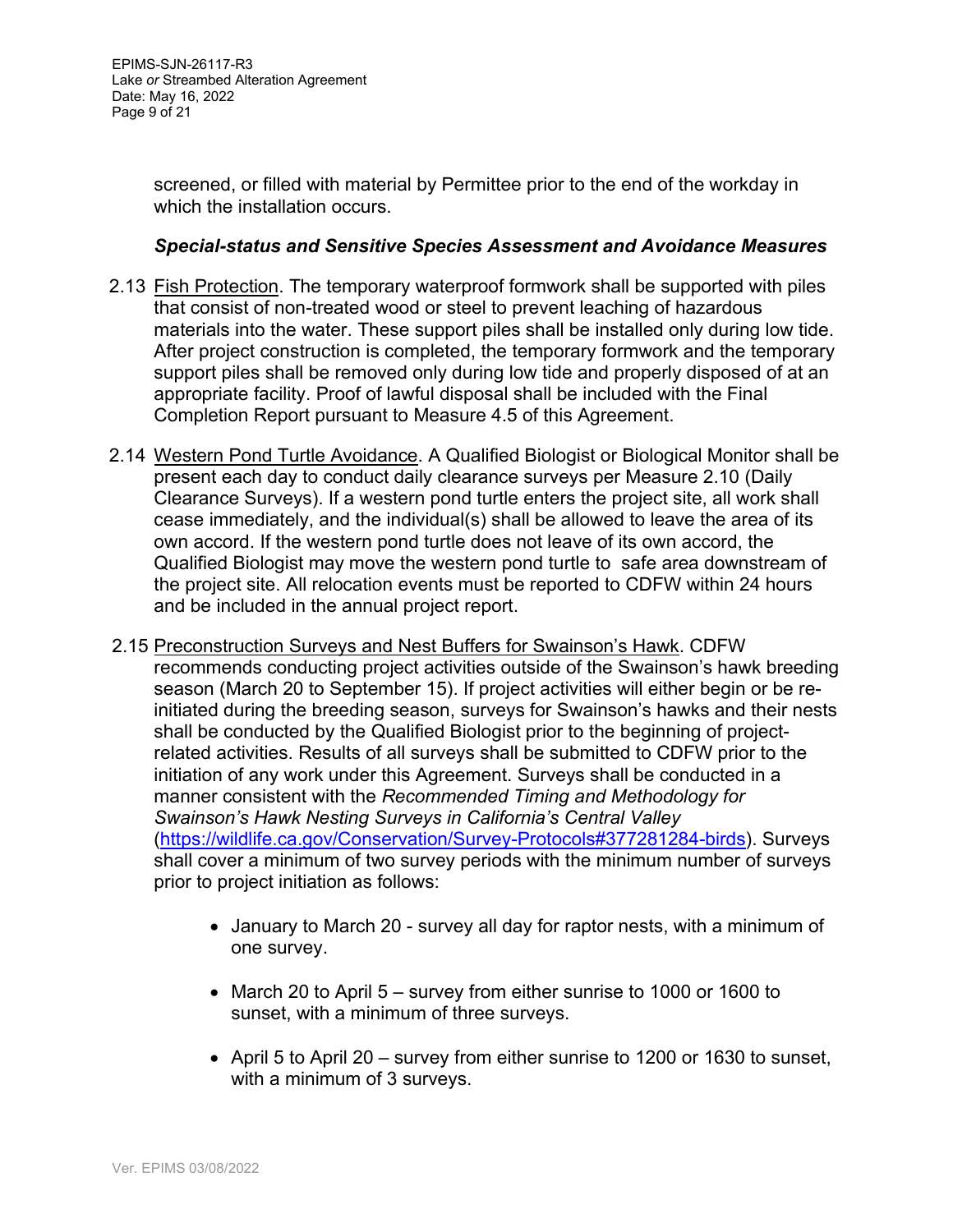Alternative survey methodology specific to work within the project area may be submitted to CDFW for review and written approval at least 30 days in advance of conducting surveys. If Permittee applies for coverage with the San Joaquin Council of Governments' San Joaquin Multi-Species Habitat and Open Space Plan (SJMSCP), see Administrative Measure 1.7 (Mitigation Consistent with San Joaquin Multi-Species Habitat Conservation and Open Space Plan (SJMSCP)).the Permittee shall ensure that biological survey and construction monitoring requirements are executed as prescribed in the SJMSCP.

- 2.15.1 If a lapse in project-related work of seven (7) days or longer occurs within the nesting season, then a focused all-day survey shall be performed, and the results shall be sent to CDFW prior to resuming work. Surveys shall be conducted in work areas, staging and storage areas, and access routes. If any active Swainson's hawk nests are found within ½-mile of a project site, an avoidance buffer of  $\frac{1}{4}$ -mile in urban areas or a  $\frac{1}{2}$ -mile buffer in nonurban areas shall be implemented from March 20 to September 15, or until the young fledge, unless otherwise approved in writing by CDFW.
- 2.16 Nesting Bird Surveys. If equipment staging, site preparation, or other projectrelated activities are scheduled during the nesting season (February 15 through September 15) of protected raptors and other avian species, a focused survey for active nests for active bird nests shall be conducted by the CDFW-approved Qualified Biologist within seven (7) days prior to the beginning of project activities and if there is a four (4) day or more lapse in project activities. Surveys shall be conducted throughout the project site, in staging, storage, and soil stockpile areas, and along transportation routes. The methodology and results of the survey shall be sent per Reporting Measure 4.3 (Biological Preconstruction Surveys) within seven (7) days of survey completion and prior to project commencement. The minimum survey radii surrounding the work area shall be the following: i) 250 feet for passerines and ii) 1,000 feet for raptors such as buteos. Surveys shall be conducted at the appropriate time of day and during appropriate nesting times and shall concentrate on areas of suitable ground- and tree-nesting habitat.
- 2.17 Bird Nest Protection. If active bird nests are found, the Qualified Biologist shall establish an appropriate buffer to comply with Fish and Game Code 3503. The buffer area(s) shall be fenced off from work activities and avoided until the young have fledged, as determined by the Qualified Biologist. The Qualified Biologist shall document preconstruction baseline monitoring of the nest to characterize "normal" bird behavior. The Qualified Biologist shall monitor the nesting birds daily throughout the duration of project activities and shall increase the buffer until no further interruptions to behavior are detectable if they determine the birds are showing signs of unusual or stressed behavior by project activities. Abnormal nesting behaviors which may cause reproductive harm include, but are not limited to, defensive flights/vocalizations directed towards project personnel, standing up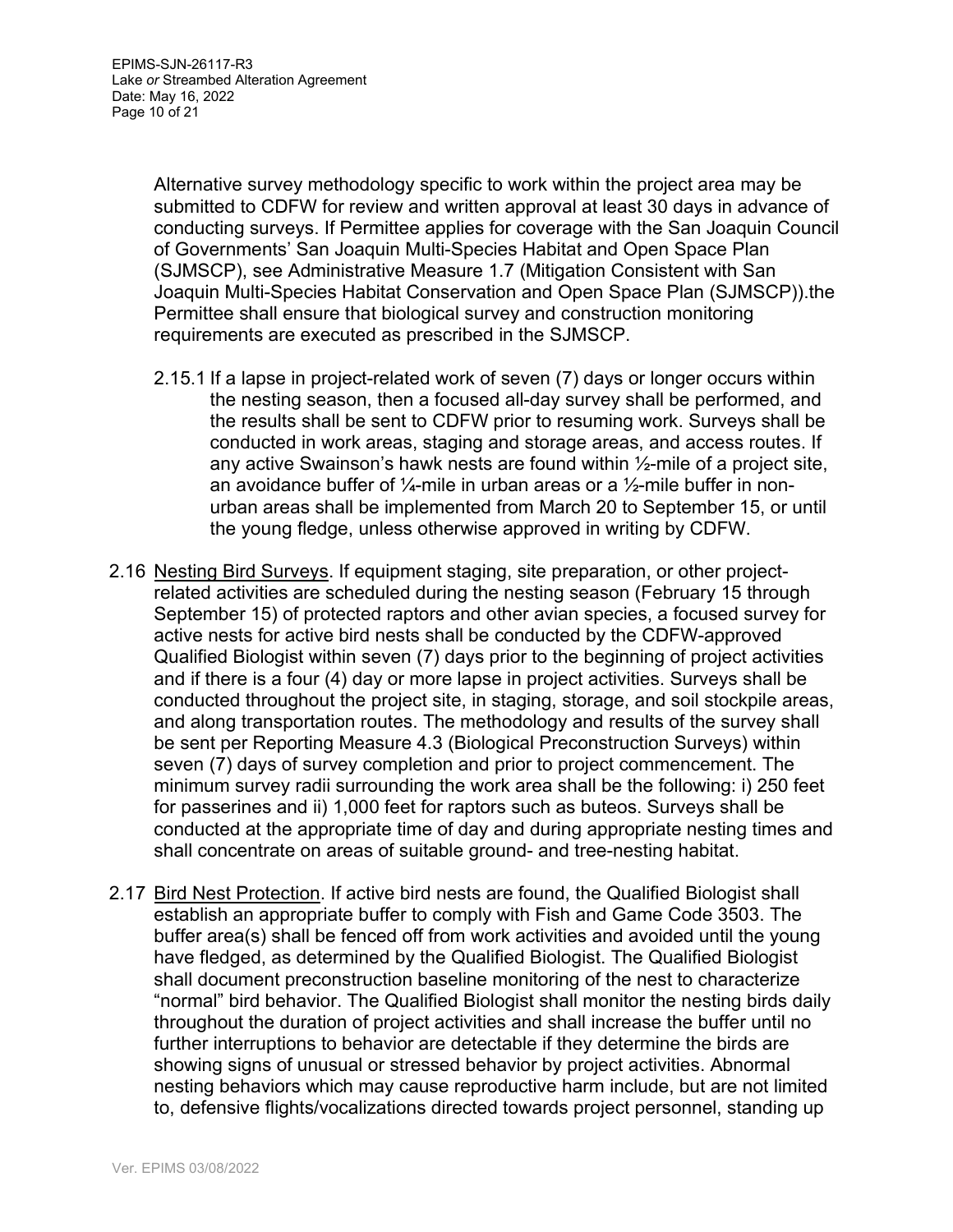from a brooding position, and flying away from the nest. The Qualified Biologist shall have authority to order the cessation of all nearby project activities if the nesting birds exhibit abnormal behavior which may cause reproductive failure (nest abandonment and loss of eggs and/or young) until an appropriate buffer is established. To prevent encroachment, the established buffer(s) shall be clearly marked for avoidance. The established buffer(s) shall remain in effect until the young have fledged or the nest has been abandoned as confirmed by the Qualified Biologist. Signs of nest abandonment, as determined by the CDFW-approved Qualified Biologist, shall be reported to CDFW within 24 hours. Notification shall be made to Andrea Boertien by email at Andrea.Boertien@wildlife.ca.gov.

- 2.18 Marine Mammal Avoidance. Prior to the commencement of dock repair activities, the Qualified Biologist or Biological Monitor shall ensure that no marine mammals are within a 500-meter buffer around the project site. If marine mammals are found within the project site or buffer, no in-water construction activities, such as the construction of the waterproof formwork, shall commence until the animal has left of its own accord.
	- 2.17.1 When either setting or retracting spud piles from the barge, a check for marine mammals within the immediate vicinity shall be performed by the Qualified Biologist, Biological Monitor, or crew members, and if any are observed, spud barge movement activities shall be delayed until the animal(s) has left the buffer of its own accord.

# *Erosion Control for Water Quality*

- 2.19 Erosion Control Best Management Practices (BMPs). All exposed soils within the work area shall be stabilized immediately during project activities, or prior to rain events to prevent erosion of soil or construction materials (such as concrete) into the river. Erosion control measures, such as silt fences, straw wattles, gravel- or rock-lined ditches, water check bars, and broadcasted straw, or other appropriate materials, shall be used. Erosion control measures shall be monitored during and after each storm event for effectiveness. Modifications, repairs and improvements to erosion control measures shall be made as needed to protect water quality. At no time shall silt-laden or contaminated runoff be allowed to enter the channel or directed to where it may enter the channel.
- 2.20 Erosion Control Material Limitation. To minimize the risk of ensnaring snakes and other wildlife, Permittee shall not use erosion control materials containing synthetic (e.g., plastic or nylon) monofilament netting or cross joints in the netting that are bound/stitched. Geotextiles, fiber rolls, and other erosion control measures shall be made of loose-weave mesh, such as coconut (coir) fiber, or other products without welded or tight weaves.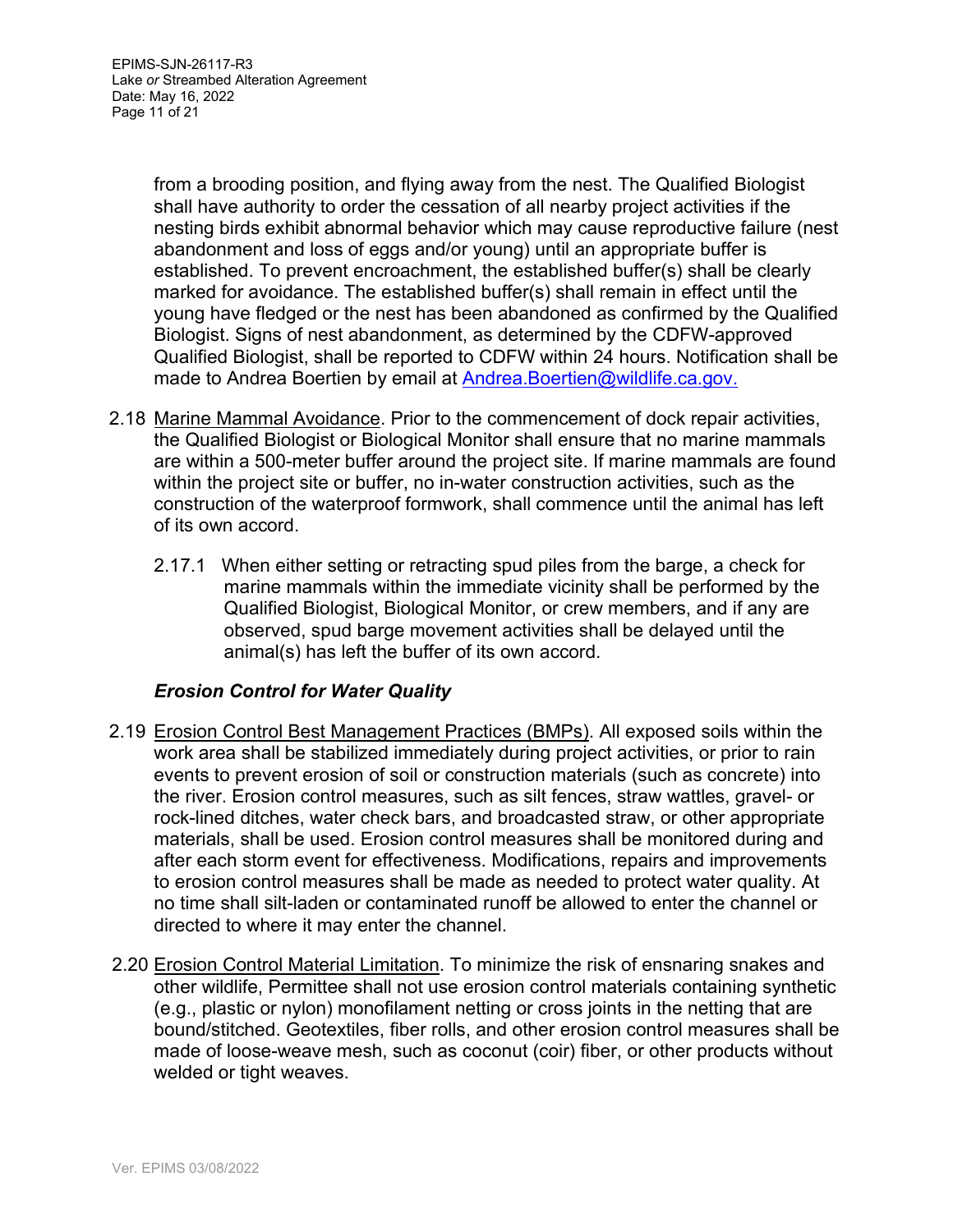EPIMS-SJN-26117-R3 Lake *or* Streambed Alteration Agreement Date: May 16, 2022 Page 12 of 21

2.21 Containment. The temporary waterproof framework shall be utilized during all construction activities to prevent any project materials from contacting the water. Netting, sandbags, tarps, or other barrier forms shall be placed around the staging areas to prevent debris and runoff from entering the river. If any debris or trash enters the water, it shall be retrieved immediately for proper handling and disposal.

### *Equipment and Vehicles*

- 2.22 Staging Areas and Equipment. Staging areas shall be located in a dry upland location, 60 linear feet or more from above the top of bank and proper measures shall be installed to avoid runoff into water systems. Staging areas shall be within a paved or gravel-lined site. Any equipment or vehicles driven and/or operated in proximity of the river shall be checked daily and maintained in good working order to prevent the release of contaminants that, if introduced to water, could be deleterious to aquatic life, wildlife, or riparian habitat. If a vehicle is found to be leaking fluids of any kind, it shall be taken to an off-site location immediately. Vehicles shall be moved away from the creek and ephemeral tributary prior to refueling and lubrication.
- 2.23 Decontamination. Any equipment that will contact the water during project activities shall be decontaminated prior to arriving on the project site, after the project is finished, and any time project equipment leaves and returns to the site to prevent the spread of aquatic diseases and invasive aquatic species to other waterways. Workers shall also decontaminate waders, boots, and other clothing that will come in direct contact with the water prior to arriving on the project site, after the project is finished, and any time work apparel is used off-site and is to be used on the project site again. Decontamination of clothing and equipment shall be done through one (1) or more of the following methods:
	- 2.23.1 Drying equipment in an upland location following last aquatic use. If average daytime temperatures exceed 80 degrees Fahrenheit, drying times shall be at least 7 (seven) days. If average daytime temperatures are below 80 degrees Fahrenheit, drying times shall be at least 30 days.
	- 2.23.2 Scalding water wash of at least 140 degrees Fahrenheit that includes varying high and low-pressure spray to dislodge pathogens, vegetation, and contaminated sediment.
	- 2.23.3 Freezing at a temperature of less than 32 degrees Fahrenheit for more than 72 hours.
	- 2.23.4 Soaking in a CDFW-approved disinfectant solution for at least 2 (two) minutes or longer, depending on the disinfectant used. To avoid harm to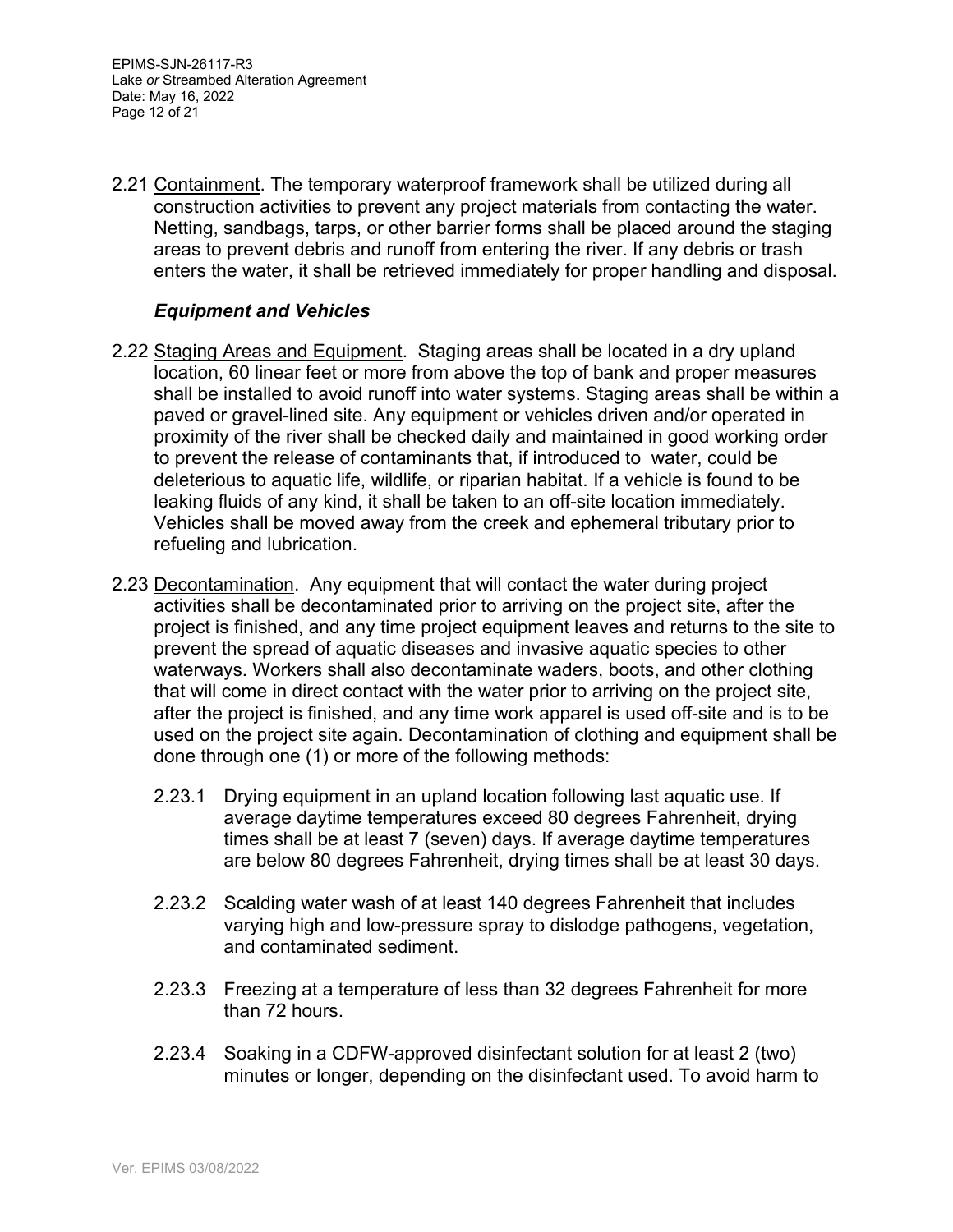non-target species, disinfected clothing and equipment shall be thoroughly rinsed in a water bath before entering project areas.

2.24 Stationary Equipment Leaks. Permittee shall ensure that stationary equipment such as motors, pumps, and generators are located within or adjacent to the river are positioned over drip pans. Stationary heavy equipment shall have suitable containment to handle a catastrophic spill or leak. Hydraulic attachments shall be placed on plywood or another non-porous surface and covered with plastic or comparable material prior to the onset of rain to prevent "run-on" and runoff.

#### *Toxic and Hazardous Materials*

- 2.25 Hazardous Materials. Debris, soil, bark, slash, sawdust, rubbish, creosote-treated wood, oil or other petroleum products, concrete, or any other substances which could be hazardous to aquatic life, wildlife, or riparian habitat resulting from projectrelated activities shall not contaminate the soil or enter the river. Any such materials placed where they may enter the river shall be removed immediately.
- 2.26 Removal of Construction Waste. Permittee shall remove construction materials and wastes from the project site following the completion of project activities. Foodcontaminated wastes generated during construction shall be disposed of in securely closed containers and removed at least once a week to avoid attracting predators to the work sites. All temporary fences, barriers, and/or flagging shall be completely removed from work sites and properly disposed of upon completion of maintenance activities. Permittee or its contractors shall not dump any construction debris or litter within the river.
- 2.27 Emergency Spill Response Plan. An emergency response plan shall be prepared and submitted to CDFW prior to the start of project work. The plan shall be limited to 3 (three) pages in length and may be presented in prose, table, or bulleted list format. The plan shall identify the actions which would be taken in the event of a spill of concrete, petroleum products, sediment, or other material harmful to fish, wildlife, plant resources, or the habitats thereof. The plan shall also identify the emergency response materials which shall be kept at the site to allow the rapid containment and clean-up of any spilled material. The emergency response plan shall also be submitted in the final construction report.
- 2.28 Spill Containment and Spill Kits. All activities performed in or near State waters shall have absorbent materials designated for hazardous materials spill containment and cleanup activities on-site for use in an accidental spill. Permittee shall immediately initiate the cleanup activities in the event of a hazardous materials spill. Prior to entering the work site, all field personnel shall know the location of spill kits and trained in their appropriate use.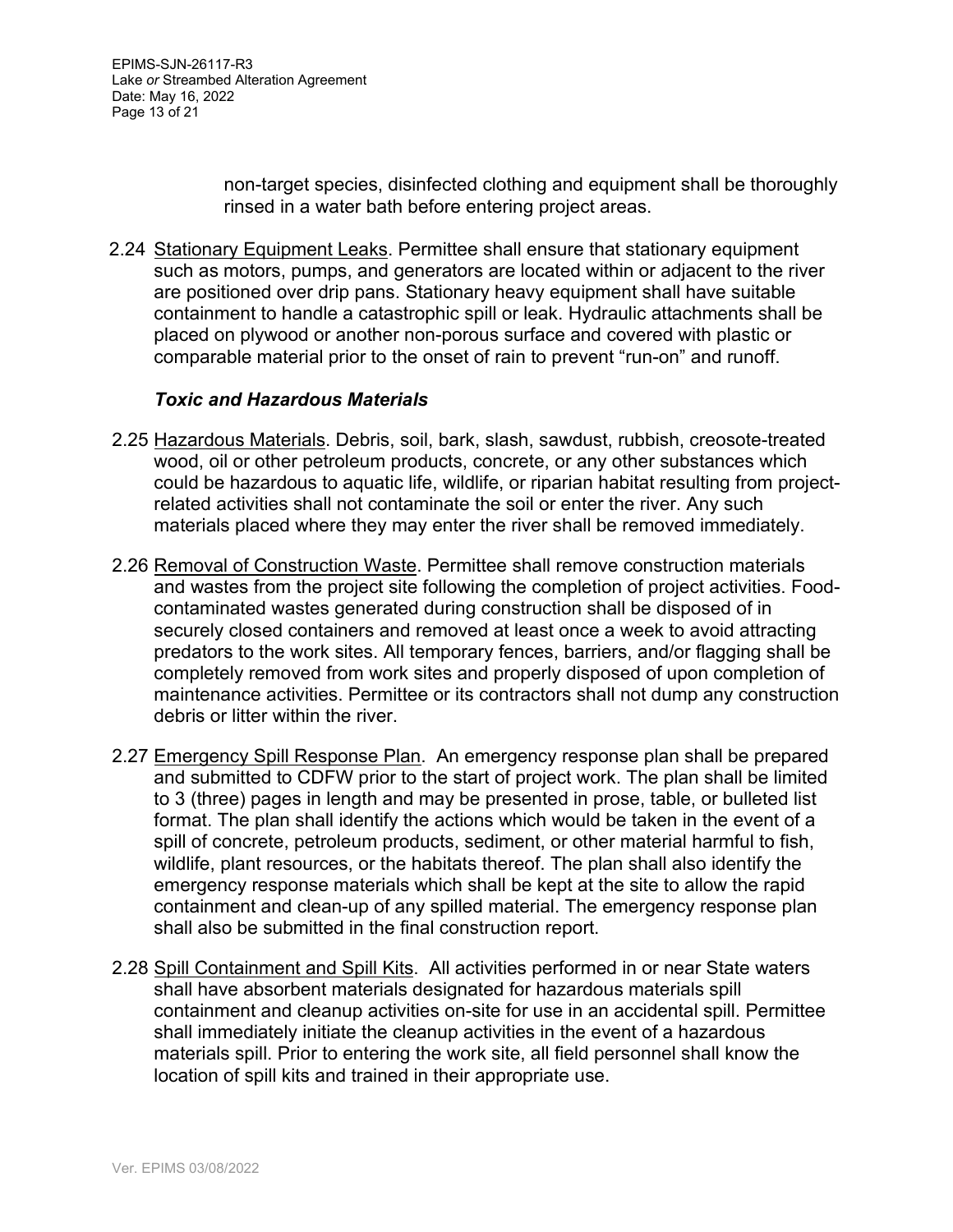2.29 Spill of Material Deleterious to Fish, Wildlife and Plants. Permittee and all contractors shall be subject to the water pollution regulations found in FGC Sections 5650 and 12015. In the event of a hazardous materials spill into the stream (e.g., grout, epoxy, etc.), Permittee shall immediately notify the California Office of Emergency Services State Warning Center by calling 1-800-852-7550 and immediately provide written notification to CDFW by emailing CDFW Environmental Scientist Andrea Boertien, at Andrea.Boertien@wildlife.ca.gov.

Permittee shall take all reasonable measures to document the extent of the impacts and affected areas including photographic documentation of affected areas, injured fish and wildlife. If dead fish or wildlife are found in the affected area, Permittee shall collect carcasses and immediately deliver them to CDFW. Permittee shall meet with CDFW within 10 days of the reported spill in order to develop a resolution including: site clean-up, site remediation, and compensatory mitigation for the harm caused to fish, wildlife, and the habitats on which they depend as a result of the spill. Permittee shall be responsible for all spill clean-up, site remediation, and compensatory mitigation costs. Spill of materials to waters of the State that are deleterious to fish and wildlife are in violation of Fish and Game Code Section 5650 et seq., and are subject to civil penalties for each person responsible. CDFW reserves the right to refer the matter to the District Attorney's Office if a resolution cannot be agreed upon and achieved within a specified timeframe, generally six (6) months from the date of the incident.

- 2.30 Concrete Designated Monitor. At all times when the Permittee is pouring or working with wet concrete there shall be a designated monitor to inspect the containment structures and ensure that no concrete or other debris enters into the channel outside of those structures.
- 2.31 Containment of Concrete Leachate. Containment of concrete leachate shall adhere to the following best management practices:
	- 2.31.1 Any and all concrete surfaces that may come in direct contact with the river shall be poured 30 days prior to the authorized work period final date. Permittee shall notify CDFW 14 days prior to the final date of allowed work if work requiring concrete pours is to exceed that final date.
	- 2.31.2 Unsealed structures shall be allowed to cure (dry) for at least 28 days before rain or other water sources are introduced
	- 2.31.3 To shorten the curing period, Permittee may use a non-toxic sealant designed for use in aquatic environments. Prior to use, Permittee shall submit the product safety data sheet, including information about environmental toxicity, to CDFW for review and approval. If a sealant is to be applied, concrete structures shall be allowed to cure for at least seven

.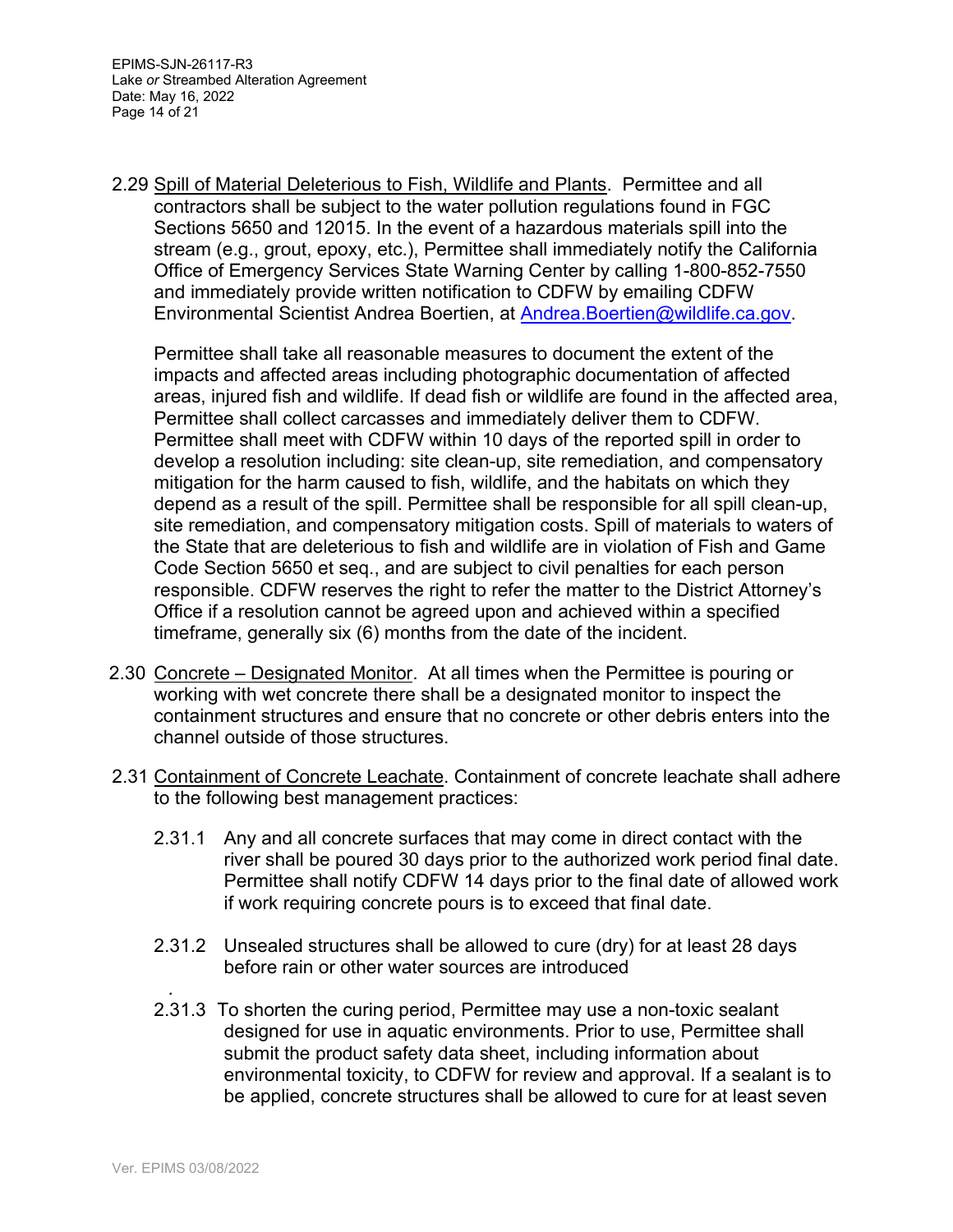(7) days prior to application and for an additional three (3) days following application of the sealant before flows are reintroduced.

2.31.4 Concrete washout shall occur in a designated and appropriately prepared area set back at least 100-feet from the river. Washwater and debris from concrete delivery trucks, concrete pumping equipment, and other tools and equipment shall not be allowed to enter the river and should be removed from the site for treatment following work. Concrete washout facilities should be inspected daily and after heavy rains to check for leaks, identify any plastic linings and sidewalls have been damaged by construction activities, and determine whether they have been filled to over 75 percent capacity. When the washout container is filled to over 75 percent of its capacity, the washwater should be vacuumed off or allowed to evaporate to avoid overflows. No dry concrete shall be placed in a location where it could be carried into the river or contaminate soil by wind or runoff.

### **3. Compensatory Measures**

To compensate for adverse impacts to fish and wildlife resources identified above that cannot be avoided or minimized, Permittee shall implement each measure listed below.

- 3.1 Mitigation Consistent with San Joaquin Multi-Species Habitat Conservation and Open Space Plan (SJMSCP). Mitigation for western pond turtle, giant garter snake, and Swainson's hawk is covered through the SJMSCP. Permittee shall compensate for impacts to habitat through payment of the appropriate fees as required by the terms of the SJMSCP. Proof of payment shall be submitted to CDFW prior to initiation of Project-related activities.
- 3.2 Compensatory Mitigation. Permittee shall mitigate for temporary impacts to aquatic habitat and species at a 1:1 ratio. The amount of compensatory mitigation needed shall be provided to CDFW by the Permittee, in acres, for CDFW approval prior to initiating project-related activities. Compensatory mitigation shall consist of delta smelt or salmonid restoration or equivalent credits at a CDFW-approved mitigation or conservation bank. This mitigation requirement was developed based on existing knowledge of species/habitat impacts with consideration of project activities, project timing, and project-specific site conditions. If delta smelt or salmonid smelt restoration or equivalent credits are not available at any CDFWapproved mitigation or conservation bank, the Permittee shall propose an entity that has aquatic shallow water conservation as their primary mission that will dedicate the funds to purchase or restore similar habitat. The entity shall be approved by CDFW prior to payment and proof of payment shall be provided to CDFW prior to initiating any project-related activities. The entity shall determine the funding amount required for protection and preservation of the Permittee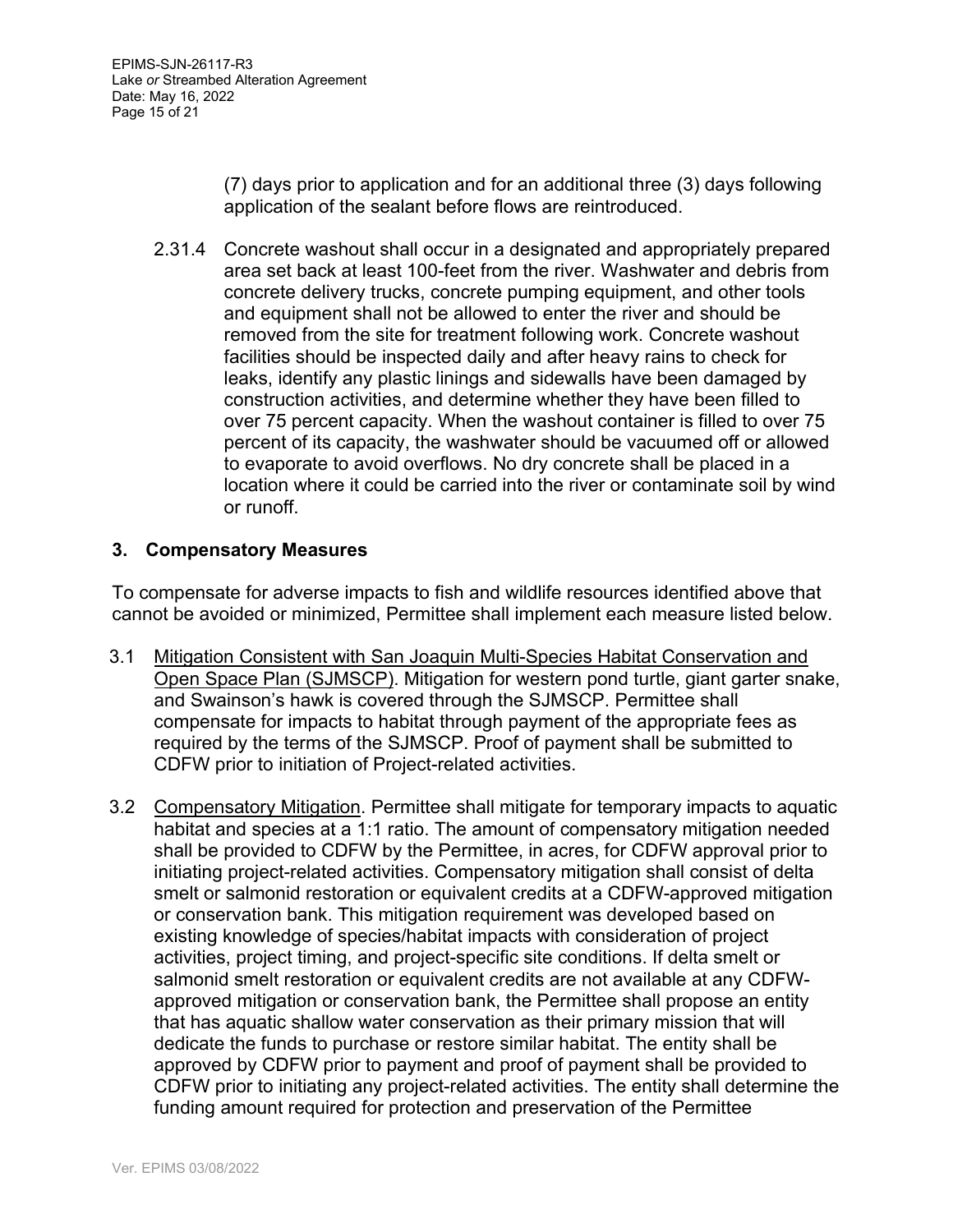calculated acreage. Any habitat that is protected, preserved, and/or restored via the funding shall be conserved in perpetuity. Alternately, In the event compensatory mitigation cannot be secured prior to initiating project-related activities, Permittee shall provide CDFW with an irrevocable letter of credit or other form of security approved by CDFW for the amount calculated. The security amount shall be calculated based upon the acreage needed for a 1:1 mitigation ratio for temporary impact, and agreed to in writing by CDFW.

# **4. Reporting Measures**

Permittee shall meet each reporting requirement described below.

- 4.1 Notification of Work Commencement/Completion to CDFW. Permittee shall notify CDFW 14 calendar days prior to the initiation of construction, and within 14 calendar days of the completion of construction, of work each season in which project activities occur. Permittee shall submit the notification by e-mail to CDFW Environmental Scientist Andrea Boertien, at Andrea.Boertien@wildlife.ca.gov, referencing Notification Number EPIMS-SJN-26117-R3.
- 4.2 Qualified Biologist(s) and Biological Monitor(s). Permittee shall submit resumes of all potential Qualified Biologists and Biological Monitors to CDFW for approval at least 21 days prior to the initiation of preconstruction surveys. Resumes shall include educational background, experience with focal species and description of experience with each focal species (e.g., tagging, handling, observational surveys, relocation, auditory surveys, etc.), including number of hours/years of experience per species, trainings/workshops, and certificates or related credentials. Include experience with different life stages of a species when applicable. Permittee is encouraged to use the Biologist Resume Form included as Exhibit D. Preconstruction surveys and project implementation shall not commence until the Qualified Biologist and Biological Monitor have been approved by CDFW. Permittee shall upload the results to the EPIMS data portal referencing Notification Number EPIMS-SJN-26117-R3.
- 4.3 Biological Preconstruction Surveys. Prior to the commencement of work, Permittee shall upload the results to the EPIMS data portal referencing Notification Number EPIMS-SJN-26117-R3. Permittee is encouraged to combine survey results for multiple species into a single document.
- 4.4 Special-Status Species Documentation. If any special-status species are observed during project monitoring, the Permittee shall immediately contact CDFW. Permittee shall also submit California Natural Diversity Data Base (CNDDB) forms to the CNDDB for all survey data within 15 working days of the sightings and shall upload copies of the CNDDB forms and survey maps to the EPIMS data portal. See https://www.wildlife.ca.gov/Data/CNDDB/Submitting-Data.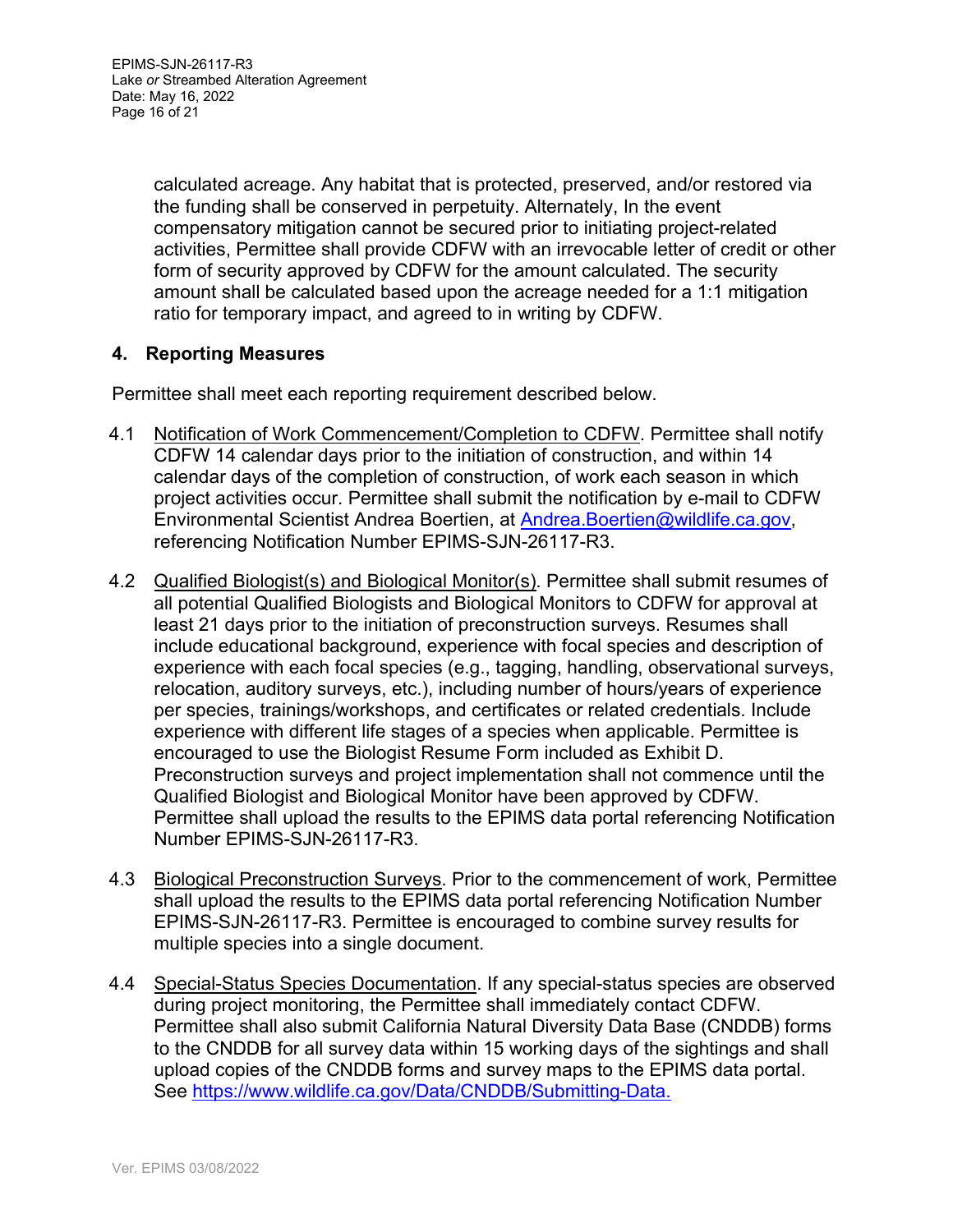EPIMS-SJN-26117-R3 Lake *or* Streambed Alteration Agreement Date: May 16, 2022 Page 17 of 21

4.5 Final Construction Report. A final construction report shall be submitted to CDFW within 45 days of completion of all construction activity. This report shall detail: 1) dates construction occurred; 2) pertinent information concerning the success of the project in meeting avoidance and minimization measures; 3) detailed summaries of any deceased wildlife discovered at the site; 4) written proof of lawful disposal of any waste generated by the project at an appropriate landfill or hazardous waste disposal site; 5) photographs of post-construction results; and 6) the as-built designs of the completed work. An explanation of failure to meet such measures as specified in this Agreement shall also be included, if applicable. Permittee shall upload the Project Completion Report to the EPIMS data portal, referencing Notification Number EPIMS-SJN-26117-R3.

### **CONTACT INFORMATION**

Any communication that Permittee or CDFW submits to the other shall be submitted through EPIMS as instructed by CDFW.

#### To Permittee:

Port of Stockton Jason Cashman EPIMS-SJN-26117-R3 Port of Stockton Dock 7/8 Fender Replacement and Structural Repairs Project 2201 West Washington Street Stockton, CA 95203 jcashman@stocktonport.com

#### To CDFW:

Department of Fish and Wildlife Bay Delta Region EPIMS-SJN-26117-R3 Port of Stockton Dock 7/8 Fender Replacement and Structural Repairs Project epims.r3@wildlife.ca.gov or Andrea.Boertien@wildlife.ca.gov

### **LIABILITY**

Permittee shall be solely liable for any violations of the Agreement, whether committed by Permittee or any person acting on behalf of Permittee, including its officers, employees, representatives, agents or contractors and subcontractors, to complete the project or any activity related to it that the Agreement authorizes.

This Agreement does not constitute CDFW's endorsement of, or require Permittee to proceed with the project. The decision to proceed with the project is Permittee's alone.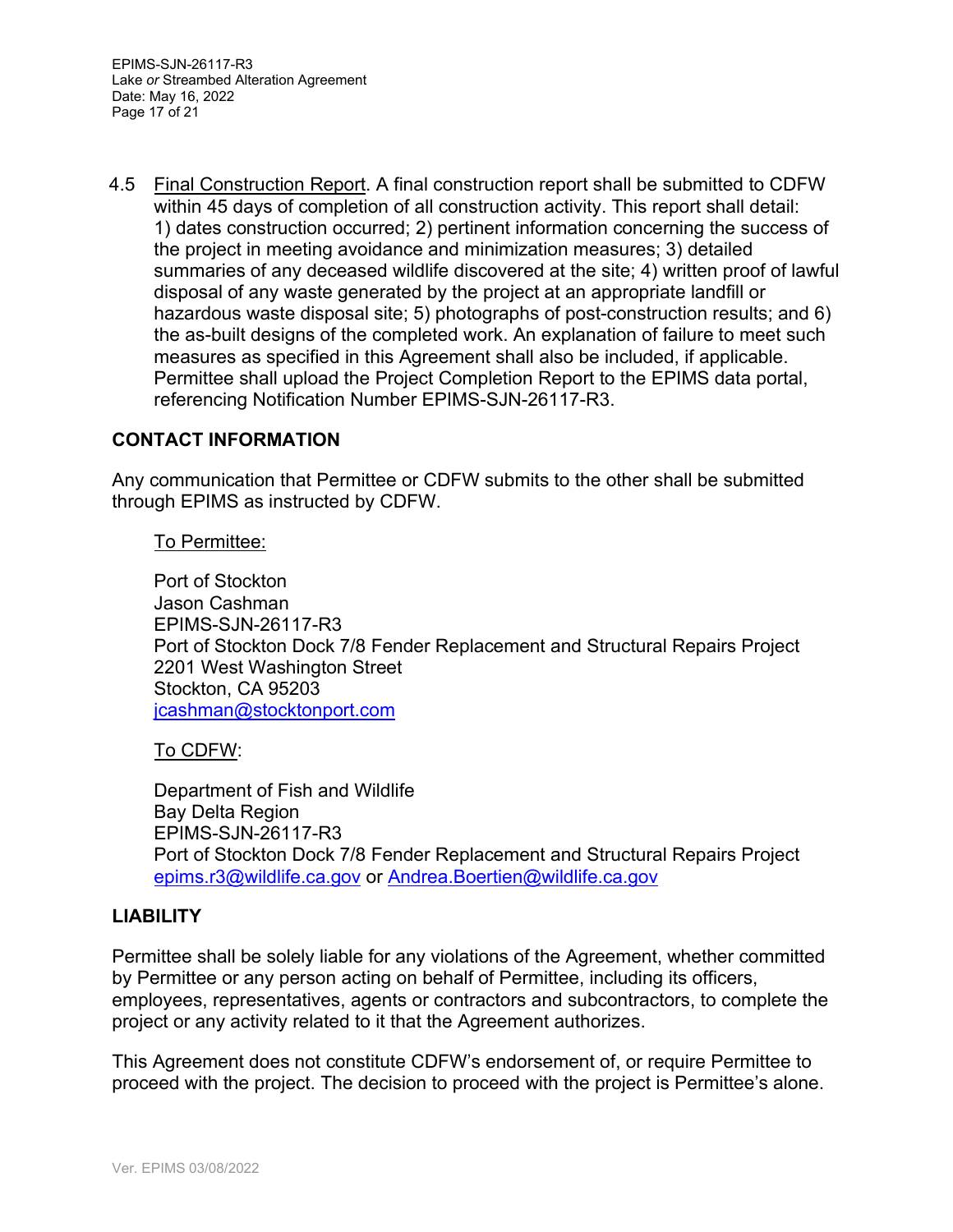EPIMS-SJN-26117-R3 Lake *or* Streambed Alteration Agreement Date: May 16, 2022 Page 18 of 21

### **SUSPENSION AND REVOCATION**

CDFW may suspend or revoke in its entirety the Agreement if it determines that Permittee or any person acting on behalf of Permittee, including its officers, employees, representatives, agents, or contractors and subcontractors, is not in compliance with the Agreement.

Before CDFW suspends or revokes the Agreement, it shall provide Permittee written notice by certified or registered mail that it intends to suspend or revoke. The notice shall state the reason(s) for the proposed suspension or revocation, provide Permittee an opportunity to correct any deficiency before CDFW suspends or revokes the Agreement, and include instructions to Permittee, if necessary, including but not limited to a directive to immediately cease the specific activity or activities that caused CDFW to issue the notice.

#### **ENFORCEMENT**

Nothing in the Agreement precludes CDFW from pursuing an enforcement action against Permittee instead of, or in addition to, suspending or revoking the Agreement.

Nothing in the Agreement limits or otherwise affects CDFW's enforcement authority or that of its enforcement personnel.

### **OTHER LEGAL OBLIGATIONS**

This Agreement does not relieve Permittee or any person acting on behalf of Permittee, including its officers, employees, representatives, agents, or contractors and subcontractors, from complying with, or obtaining any other permits or authorizations that might be required under, other federal, state, or local laws or regulations before beginning the project or an activity related to it. For example, if the project causes take of a species listed as threatened or endangered under the Endangered Species Act (ESA), such take will be unlawful under the ESA absent a permit or other form of authorization from the U.S. Fish and Wildlife Service or National Marine Fisheries Service.

This Agreement does not relieve Permittee or any person acting on behalf of Permittee, including its officers, employees, representatives, agents, or contractors and subcontractors, from complying with other applicable statutes in the Fish and Game Code including, but not limited to, Fish and Game Code sections 2050 *et seq*. (threatened and endangered species), section 3503 (bird nests and eggs), section 3503.5 (birds of prey), section 5650 (water pollution), section 5652 (refuse disposal into water), section 5901 (fish passage), section 5937 (sufficient water for fish), and section 5948 (obstruction of stream).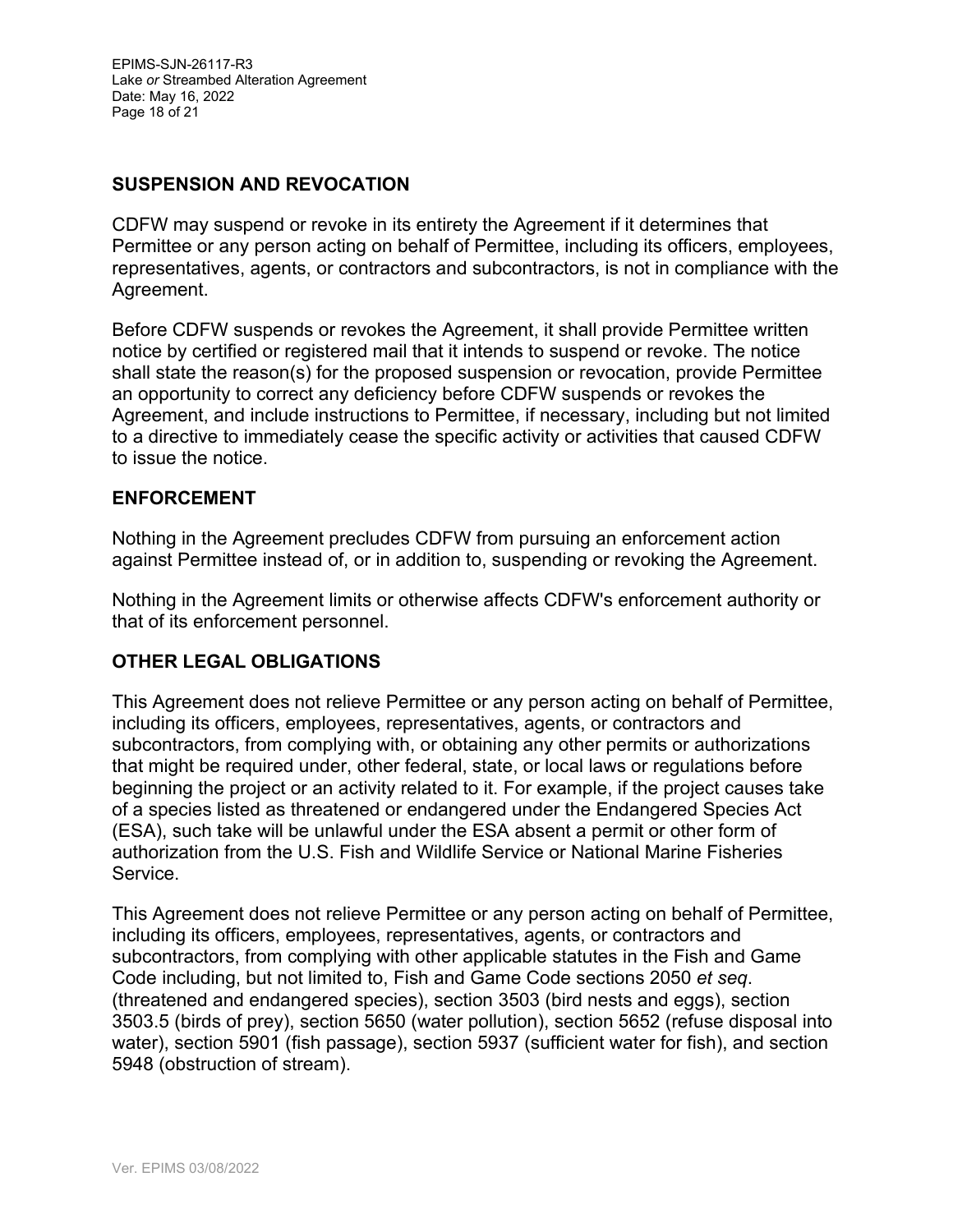EPIMS-SJN-26117-R3 Lake *or* Streambed Alteration Agreement Date: May 16, 2022 Page 19 of 21

Nothing in the Agreement authorizes Permittee or any person acting on behalf of Permittee, including its officers, employees, representatives, agents, or contractors and subcontractors, to trespass.

#### **AMENDMENT**

CDFW may amend the Agreement at any time during its term if CDFW determines the amendment is necessary to protect an existing fish or wildlife resource.

Permittee may amend the Agreement at any time during its term, provided the amendment is mutually agreed to in writing by CDFW and Permittee. To request an amendment, Permittee shall use the "Amendments & Extension" form in EPIMS to submit the request. Permittee shall include with the completed form, payment of the corresponding amendment fee identified in CDFW's current fee schedule (see Cal. Code Regs., tit. 14, § 699.5).

### **TRANSFER AND ASSIGNMENT**

This Agreement may not be transferred or assigned to another entity, and any purported transfer or assignment of the Agreement to another entity shall not be valid or effective, unless the transfer or assignment is requested by Permittee in writing, as specified below, and thereafter CDFW approves the transfer or assignment in writing.

The transfer or assignment of the Agreement to another entity shall constitute a minor amendment, and therefore to request a transfer or assignment, Permittee shall use the "Amendments & Extension" form in EPIMS to submit the request. Permittee shall include with the completed form, payment of the minor amendment fee identified in CDFW's current fee schedule (see Cal. Code Regs., tit. 14, § 699.5).

### **EXTENSIONS**

In accordance with Fish and Game Code section 1605, subdivision (b), Permittee may request one extension of the Agreement, provided the request is made prior to the expiration of the Agreement's term. To request an extension, Permittee shall use the "Amendments & Extension" form in EPIMS to submit the request. Permittee shall include with the completed form, payment of the extension fee identified in CDFW's current fee schedule (see Cal. Code Regs., tit. 14, § 699.5). CDFW shall process the extension request in accordance with Fish and Game Code section 1605, subdivisions (b) through (e).

If Permittee fails to submit a request to extend the Agreement prior to its expiration, Permittee must submit a new notification and notification fee before beginning or continuing the project the Agreement covers (Fish & G. Code § 1605, subd. (f)).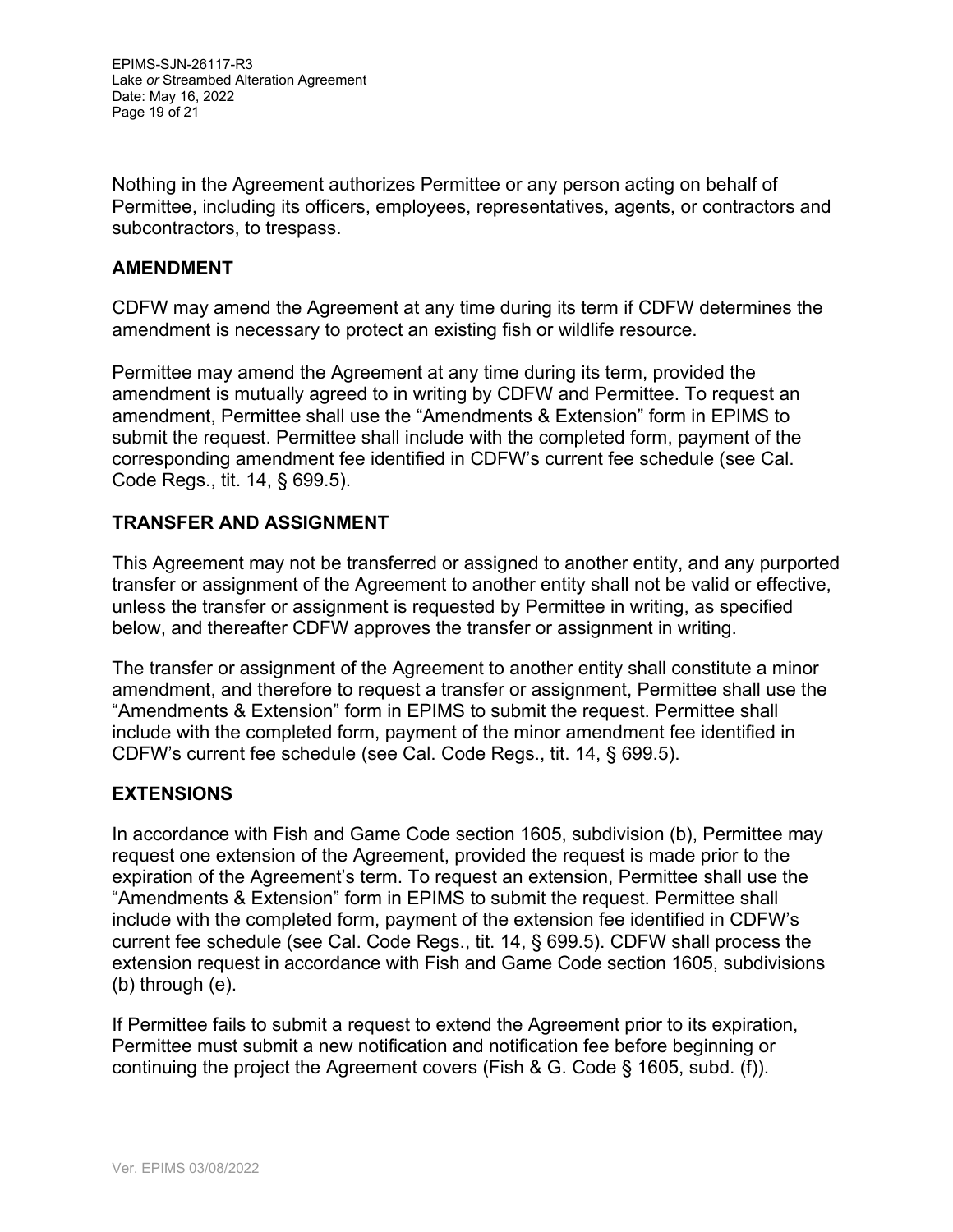EPIMS-SJN-26117-R3 Lake *or* Streambed Alteration Agreement Date: May 16, 2022 Page 20 of 21

# **EFFECTIVE DATE**

The Agreement becomes effective on the date of CDFW's signature, which shall be: 1) after Permittee's signature; 2) after CDFW complies with all applicable requirements under the California Environmental Quality Act (CEQA); and 3) after payment of the applicable Fish and Game Code section 711.4 filing fee listed at https://www.wildlife.ca.gov/Conservation/CEQA/Fees.

### **TERM**

This Agreement shall expire on **December 31, 2026**, unless it is terminated or extended before then. All provisions in the Agreement shall remain in force throughout its term. Permittee shall remain responsible for implementing any provisions specified herein to protect fish and wildlife resources after the Agreement expires or is terminated, as Fish and Game Code section 1605, subdivision (a)(2) requires.

### **EXHIBITS**

The documents listed below are included as exhibits to the Agreement and incorporated herein by reference.

- Exhibit A: Site and Vicinity Map. From the *Port of Stockton Dock 7/8 Fender Replacement and Structural Repairs Project Permit Application Supplement* prepared for Port of Stockton by Anchor QEA,LLC; dated December 2021; page 3; submitted by Marine Vie on December 29, 2021.
- Exhibit B: Waterproof Formwork Design. From the *Port of Stockton Dock 7/8 Fender Replacement and Structural Repairs Project Permit Application Supplement* prepared for Port of Stockton by Anchor QEA,LLC; dated December 2021; page 12; submitted by Marine Vie on December 29, 2021.
- Exhibit C: Fender Replacement Repair Plans. From the *Port of Stockton Dock 7/8 Fender Replacement and Structural Repairs Project Permit Application Supplement, Appendix A* prepared for Port of Stockton by Anchor QEA,LLC; titled *Port of Stockton – East Complex Berth 7 and 8 Improvement Plans*, sheets 6-9, prepared by S.Y. Kim, PE, SE Consulting Structural Engineers; as submitted by Katie Chamberlin on March 11, 2022.

Exhibit D: Biologist Resume Form

### **AUTHORITY**

If the person signing the Agreement (signatory) is doing so as a representative of Permittee, the signatory hereby acknowledges that he or she is doing so on Permittee's